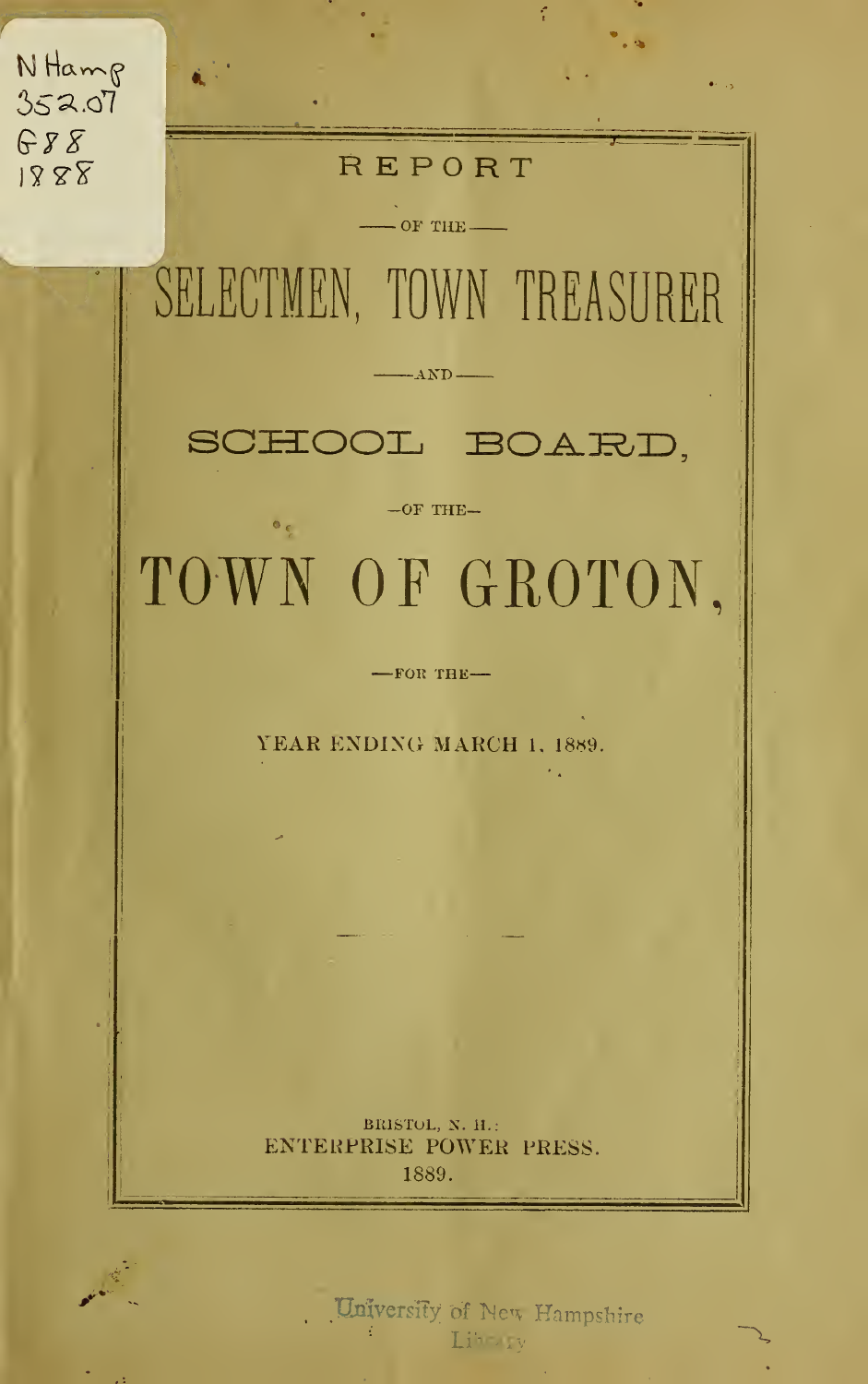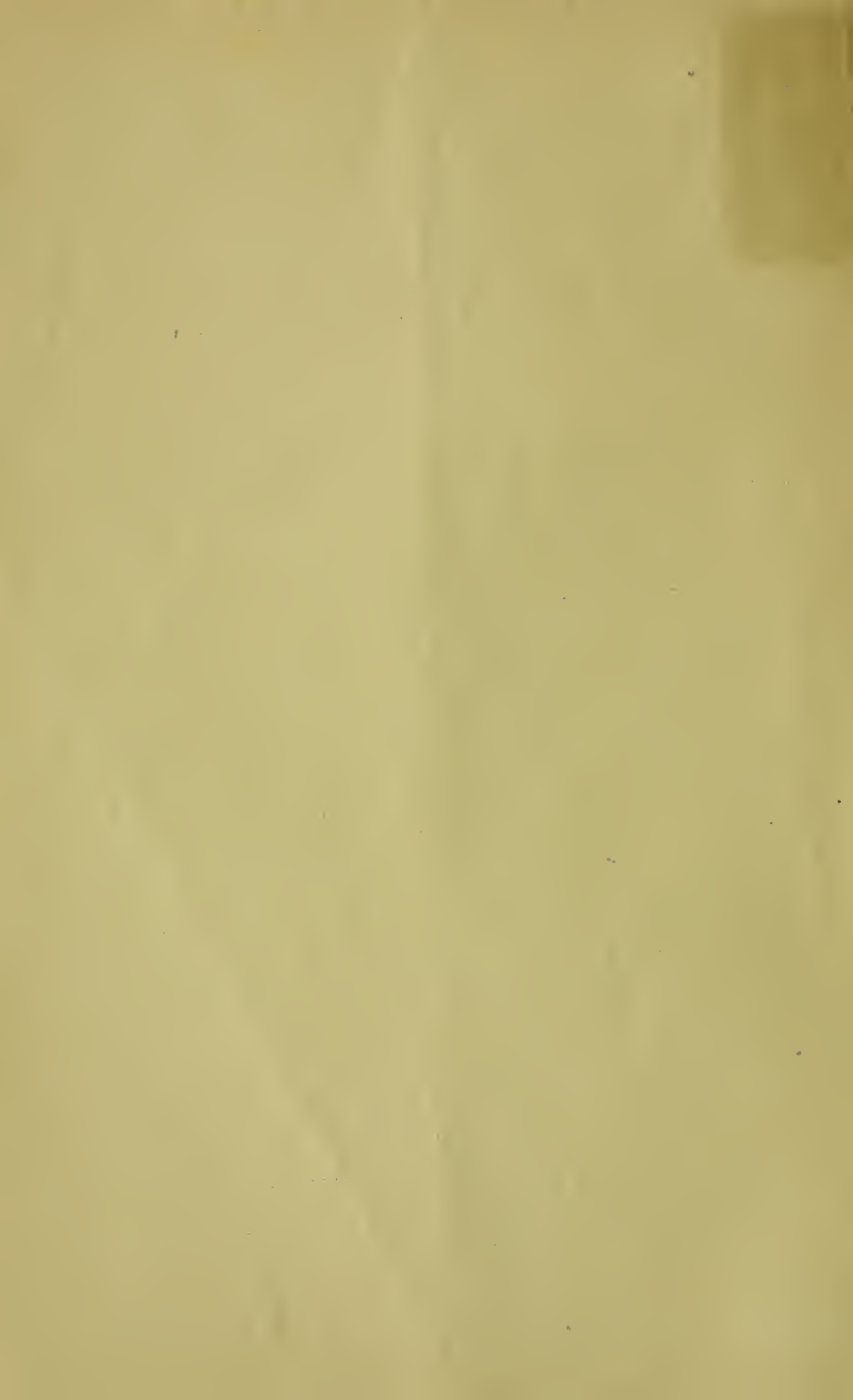## REPORT

 $-$  OF THE  $-$ 

# SELECTMEN, TOWN TREASURER

## school board.

 $\longrightarrow$   $\Lambda \text{ND}$   $\longrightarrow$ 

b.

#### —OF THE—

TOWN OF GROTON,

#### $-$ FOR THE $-$

FOR THE YEAR ENDING MARCH 1, 1889.

BRISTOL, N. H.: ENTERPRISE POWER PRESS. 1889.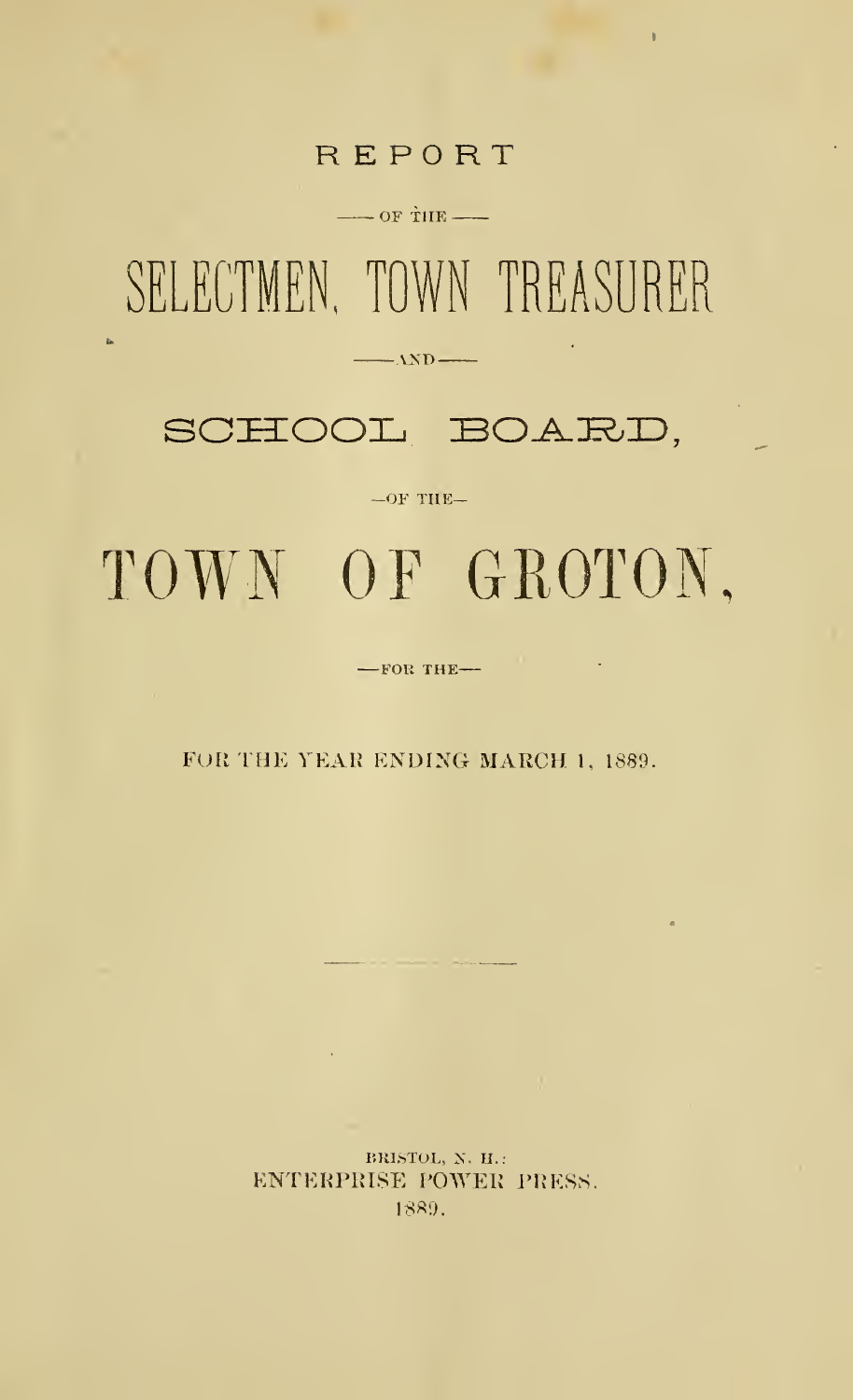## Town Officers.

Selectmen :

Sylvester Wheet, Albi A. Hall, Ira Wheeler.

Town Clerk :

Joseph W. Burley.

TREASURER

Daniel Kidder.

COLLECTOR OF TAXES : -

Noah L. Jewell.

AUDITORS:

Noah L. Jewell, Josiab Wheet.

SUPERVISORS OF CHECKLIST:

Charles G. Kidder, George W. Bailey, Ira Cummings.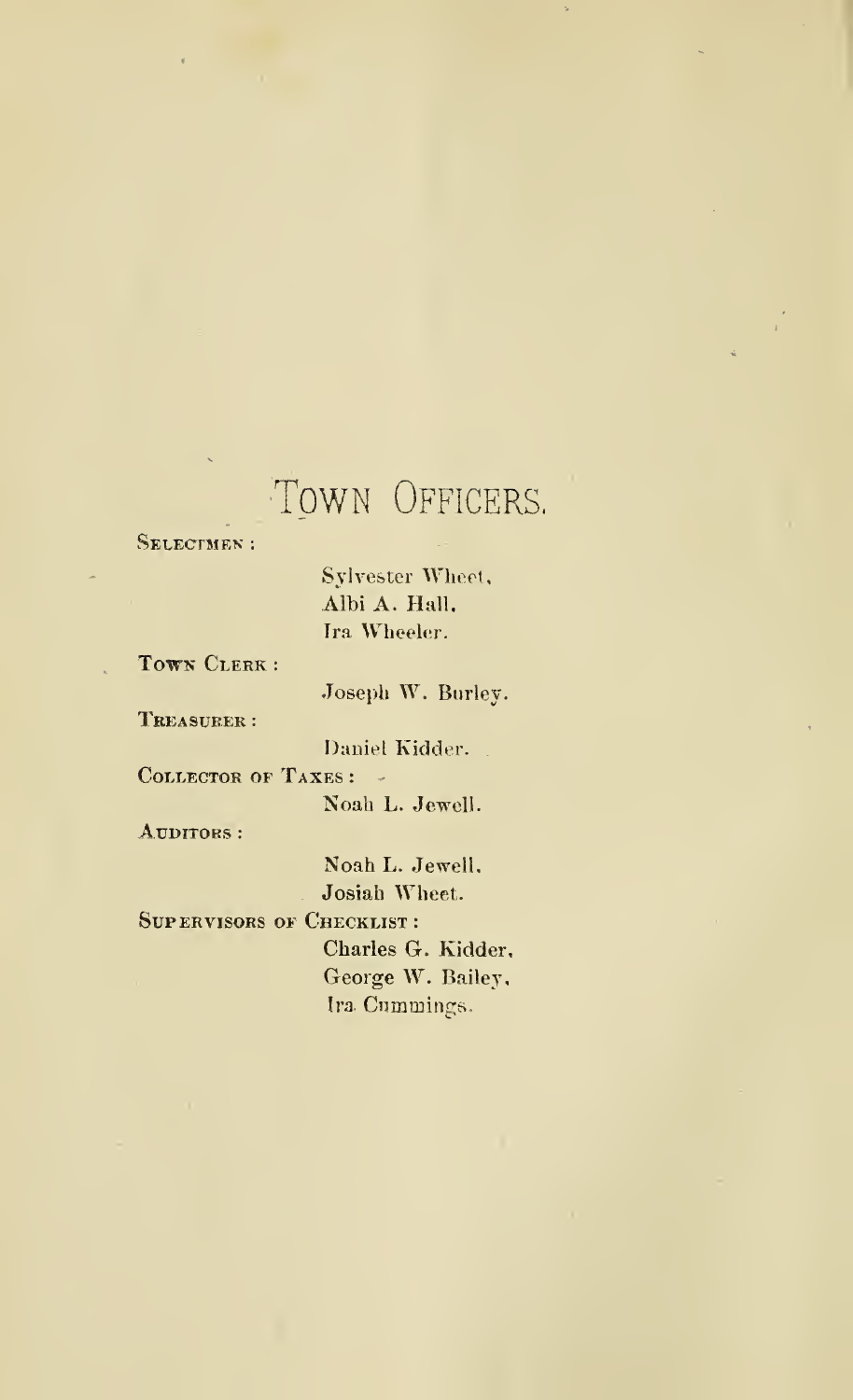## Selectmen's Report.

| The selectmen of Groton, for the year ending $March 1, 1889$ . |  |
|----------------------------------------------------------------|--|
| charge themselves with cash received as follows :-             |  |

| $\mathrm{Re} \mathrm{c}'\mathrm{d}$ : |  |
|---------------------------------------|--|
|---------------------------------------|--|

|          | May 1, Amount committed to Collector.                             | 82,839.43 |
|----------|-------------------------------------------------------------------|-----------|
|          | 8, County on paupers,                                             | 138.28    |
| Nov. 13. | $-66$                                                             | 28.74     |
|          | Feb. 16. Railroad tax,                                            | 2.86      |
|          | Savings Bank tax,                                                 | 281.67    |
|          | Literary Fund,                                                    | 106.92    |
|          | Ira Wheeler, Collector 1884,                                      | 11.10     |
|          | Charles G. Kidder, Collector 1886,                                | 47.46     |
|          | $\sim$ 100 $\pm$ 60 $\pm$<br>66<br>$\mathbf{5}$ &<br>6.4<br>1887. | 540.00    |
|          | I. Wheeler, resident highway tax 1883,                            | 8.62      |
|          | C. G. Kidder,    1886,                                            | 18.33     |
|          | Resident highway tax com. N. L.                                   |           |
|          | Jewell 1887.                                                      | 34.56     |
|          | A. A. Hall conditional notes of 1886,                             |           |
|          | 1887 and 1888,                                                    | 137.02    |
|          | Daniel Kidder, Treasurer 1887,                                    | 576.51    |
|          |                                                                   |           |

\$4,771.50

 $\overline{a}$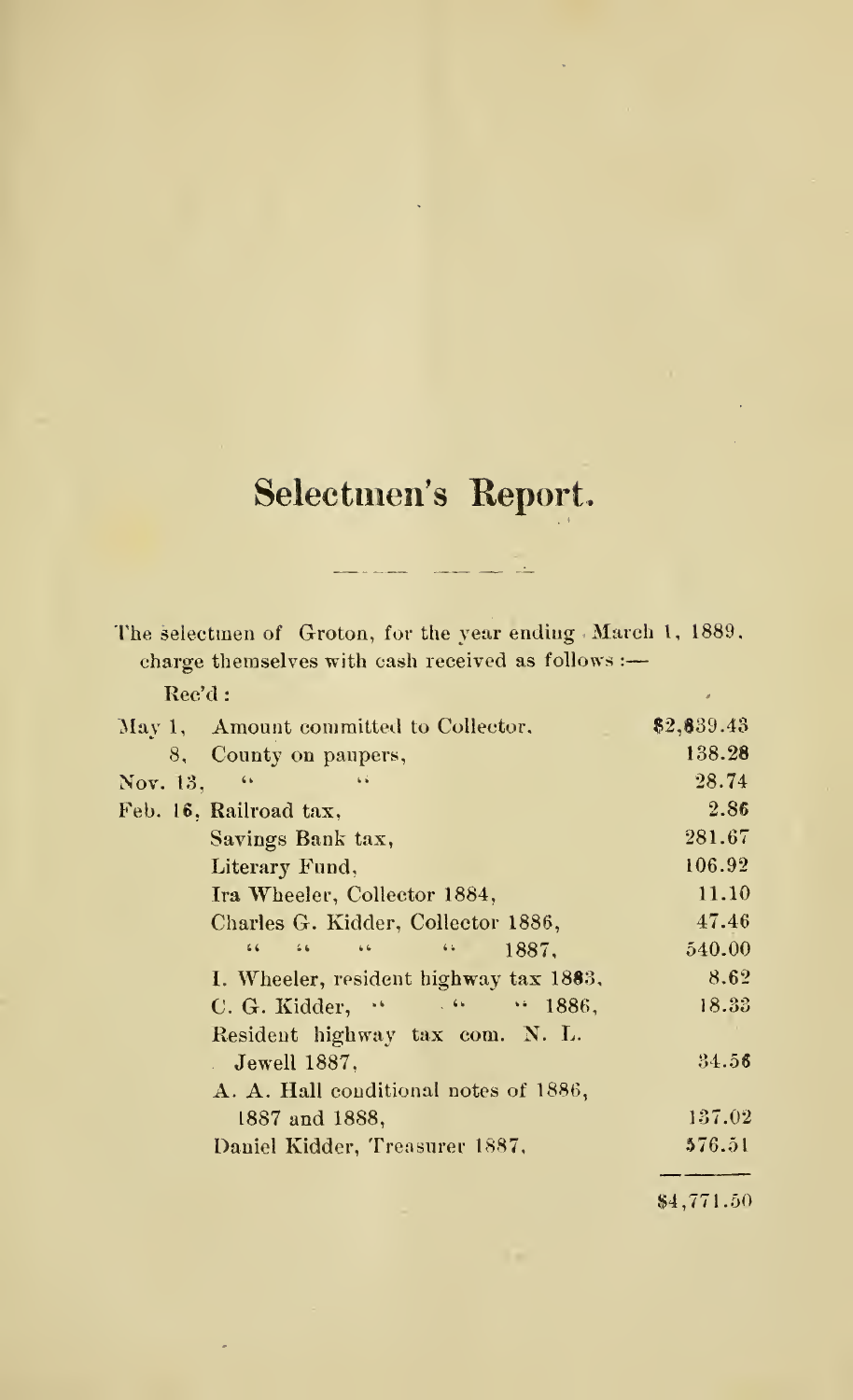#### DISBURSEMENTS.

| Paid. Cash receipts:                        |          |
|---------------------------------------------|----------|
| May 17, Noah L. Jewell on note.             | \$150.00 |
| Oct. 15, J. N. Kinne on J. F. Cilley note.  | 250.00   |
| Nov. 13, F. L. Hughes, county tax,          | 319.20   |
| Dec. 5, J. N. Kinne on J. F. Cilley note.   | 25.00    |
| Jan. 21, Solon A. Carter, state tax,        | 355.00   |
| Feb. 7, J. N. Kinne on J. F. Cilley note.   | 50.00    |
| 22, Parker Blood on Joanna Colburn note.    | 6.63     |
| 26, J. N. Kinne, J. F. Cilley note in full. | 137.63   |
| 医心室 化二氯化物 计数据                               |          |
|                                             |          |

\$1,293.46

#### Roads and Bridges.

| Paid :                                      |        |
|---------------------------------------------|--------|
| April 11, Charles Baker, breaking roads.    | \$9.75 |
| 19, G. D. Maclinn,<br>64                    | 3.25   |
| A. A. Hall,<br>$\mathbf{L} \in$             | 13.30  |
| 24, D. C. Davis,<br>$\mathbf{k}$ is         | 21.71  |
| May 26, Cyrus Blood,<br>$\epsilon$ .        | 23.50  |
| June 11, E. S. Dimond,<br>G.G               | 6.32   |
| 14, Josiah Wheet,<br>$6-6$                  | 12.90  |
| Elias F. Bailey<br>$\overline{\phantom{a}}$ | 4.12   |
| July 2, W. S. H. Remick,<br>$\sim 4$        | 4.00   |
| 7, A. B. Ford,<br>$\overline{\mathbf{r}}$   | 2.50   |
| 12, A. A. Hall, working on roads.           | 10.80  |
| Oct. 10, H. H. Eastman, breaking roads,     | 17.00  |
| 15, Allen & Teague,                         | 10.00  |
| 20, Ira Wheeler, work on roads,             | 10.00  |
| 25, Frank Butterfield, work on roads,       | 35.48  |
| Nov. 5, John N. Blodgett, breaking          | 10.30  |
| 6. James Baker, plank.                      | 8.11   |
| 8, I. N. Ford, plank and timber,            | 31.71  |
| Ira Cummings, breaking roads.               | 3.30   |
| 10, Abel Bailey,<br>6 <sub>0</sub>          | 4.65   |
| 29, Calvin Blanchard,<br>$-4.4$             | 11.55  |
| G. E. Colburn,<br>$\epsilon$ .              | 17.84  |

l,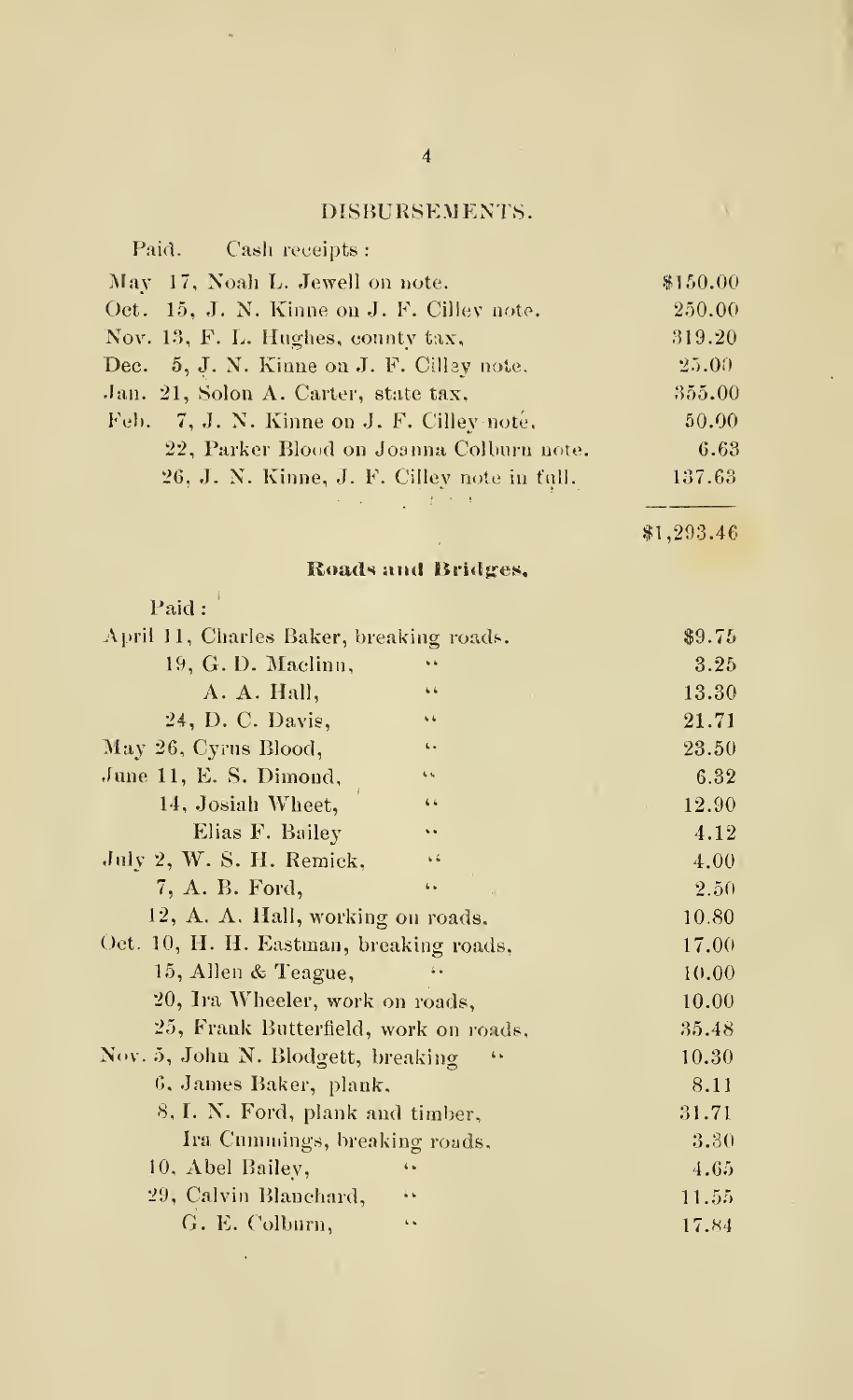| Nov. 29, Daniel H. Powers, breaking roads.        | \$3.75 |
|---------------------------------------------------|--------|
| H. A. J. Powers,                                  | 3.00   |
| Dec. 5, J. N. Kinne,<br>$\mathbf{L}$ $\mathbf{L}$ | 4.05   |
| J. A. Coram, plank.                               | 5.27   |
| 10, Charles Spalding, work on roads.              | 86.78  |
| 29, R. J. Hunkins, breaking roads.                | 9.45   |
| Feb. 16, J. K. Bryer,<br>66                       | 10.00  |
| 23, Josiah Wheet, plank,                          | 2.60.  |
| C. F. Wheet, work on roads,                       | 3.50   |
| H. J. Jesseman, breaking roads,                   | 18.37  |
| Sylvester Wheet, repairing roads.                 | 20.85  |
| B. H. Hesmer. breaking roads.                     | 1.75   |
| A. A. Hall, repairing,                            | 2.40   |
| N. L. Jewell, breaking roads.                     | 3.37   |
| Calvin Blanchard,                                 | 1.75   |
| James Baker, plank,                               | 1.25   |
| Daniel Kidder, breaking roads,                    | 9.84   |
| Alvin Goodhue<br>44                               | 9.82   |
| A. L. Crosby,<br>$\frac{1}{2}$ .                  | 8.25   |
| Ira Wheeler,<br>66                                | 17.65  |
| Alfred Goodhue<br>$\downarrow$ $\downarrow$       | 9.78   |
| G. C. Spalding, work on roads.                    | 5 1 1  |
|                                                   |        |

\$510.68

 $\overline{\mathbf{A}}$ 

### Non-resident Highway Taxes Worked.

 $\overset{+}{\mathbf{p}}_{\mathbf{a}}$ id .

| \$3.38                    |
|---------------------------|
| 1.88                      |
| 4.50                      |
| <b>Controller</b><br>1.08 |
| 2.07                      |
| 1.88                      |
| 3.00                      |
| \$17.79                   |
|                           |

 $5^{\circ}$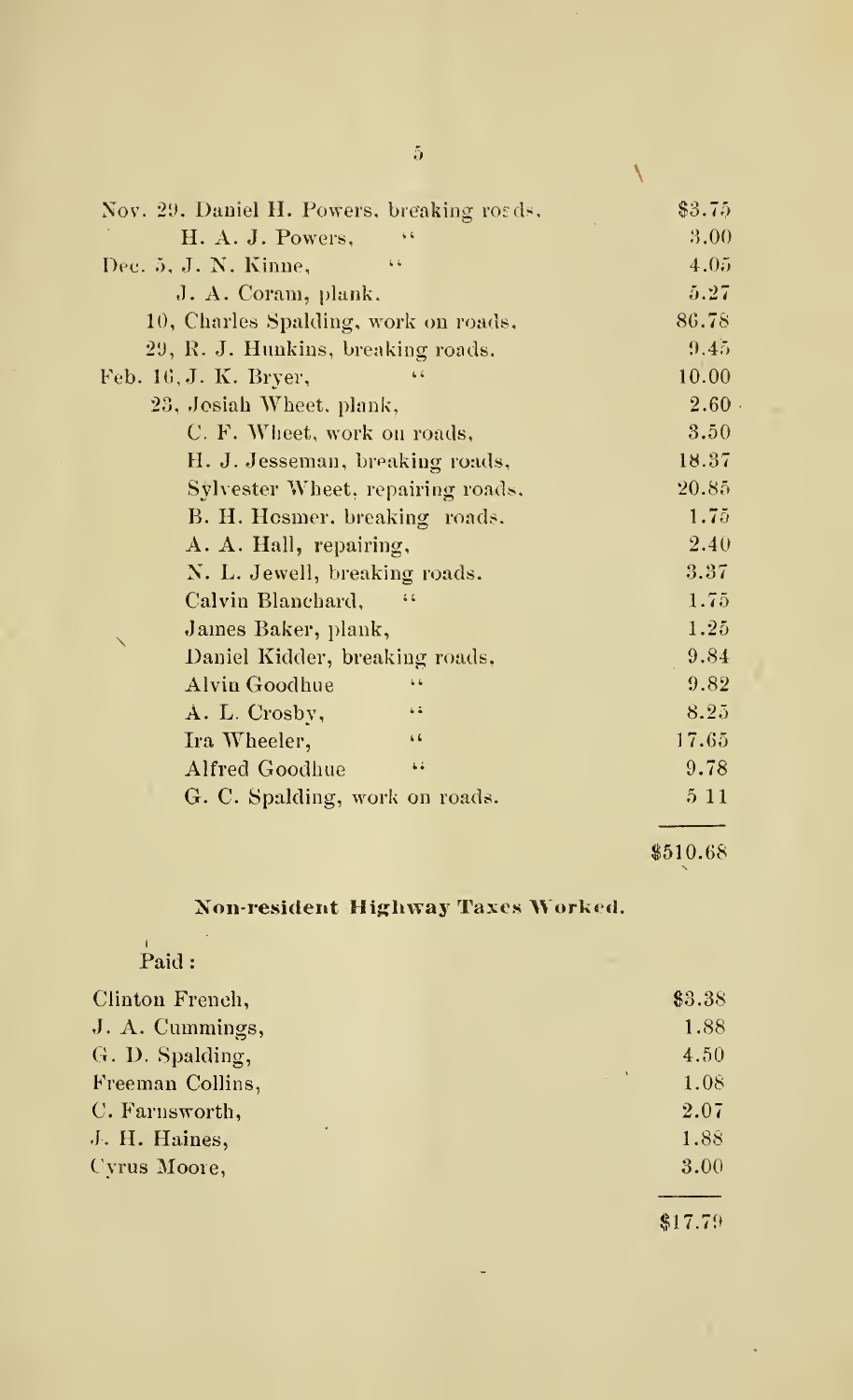#### Abatement of Taxes.

| For 1884 :                       |                      |
|----------------------------------|----------------------|
| C. L. Bryer,                     | \$4.83               |
| Reuben Page, poll,               | 1.90                 |
| James Plankey, poll,             | 1.90                 |
| Frank Hopkins, poll,             | 1.90                 |
| Reuben Stevens, horse,           | .57                  |
|                                  | $-$ \$11.10          |
| For 1886:                        |                      |
| A. C. Davis, overtax,            | \$7.34               |
| John Brown,                      | 3.65                 |
|                                  | $-$ \$10.99          |
| For 1887:                        |                      |
| Chris Plankey, poll,             | \$1.89               |
| D. G. Pollard, poll,             | 1.89                 |
| Reuben Page, poll,               | 1.89                 |
| G. R. Whitcher,                  | 5.78                 |
| Wm. Gilpatric, poll,             | 1.89                 |
| A. W. Rowen, poll,               | 1.89                 |
| J. A. Cummings,                  | 1.88                 |
| Edwin O. Pierce, cow,            | $.37*$               |
|                                  | $-$ \$17.48          |
| For 1888:                        |                      |
| S. P. Puffer, overtax on lumber, | \$.97                |
| Wm. Gilpatrick, poll and dog,    | 2.95                 |
| Charles Wiggin, poll,            | 1.95                 |
| J. S. Sanborn,                   | .86                  |
| John D. Wheeler, cow, .          | 26                   |
|                                  | \$6.99               |
| RESIDENT HIGWWAY TAX.            |                      |
| For 1883:                        |                      |
| Martha J. Clifford,              | \$2.25               |
| Clark Braley,                    | 2.82<br>$\mathbf{v}$ |
| Sarah A. Putney,                 | 3.55                 |
|                                  | \$8.62               |
|                                  |                      |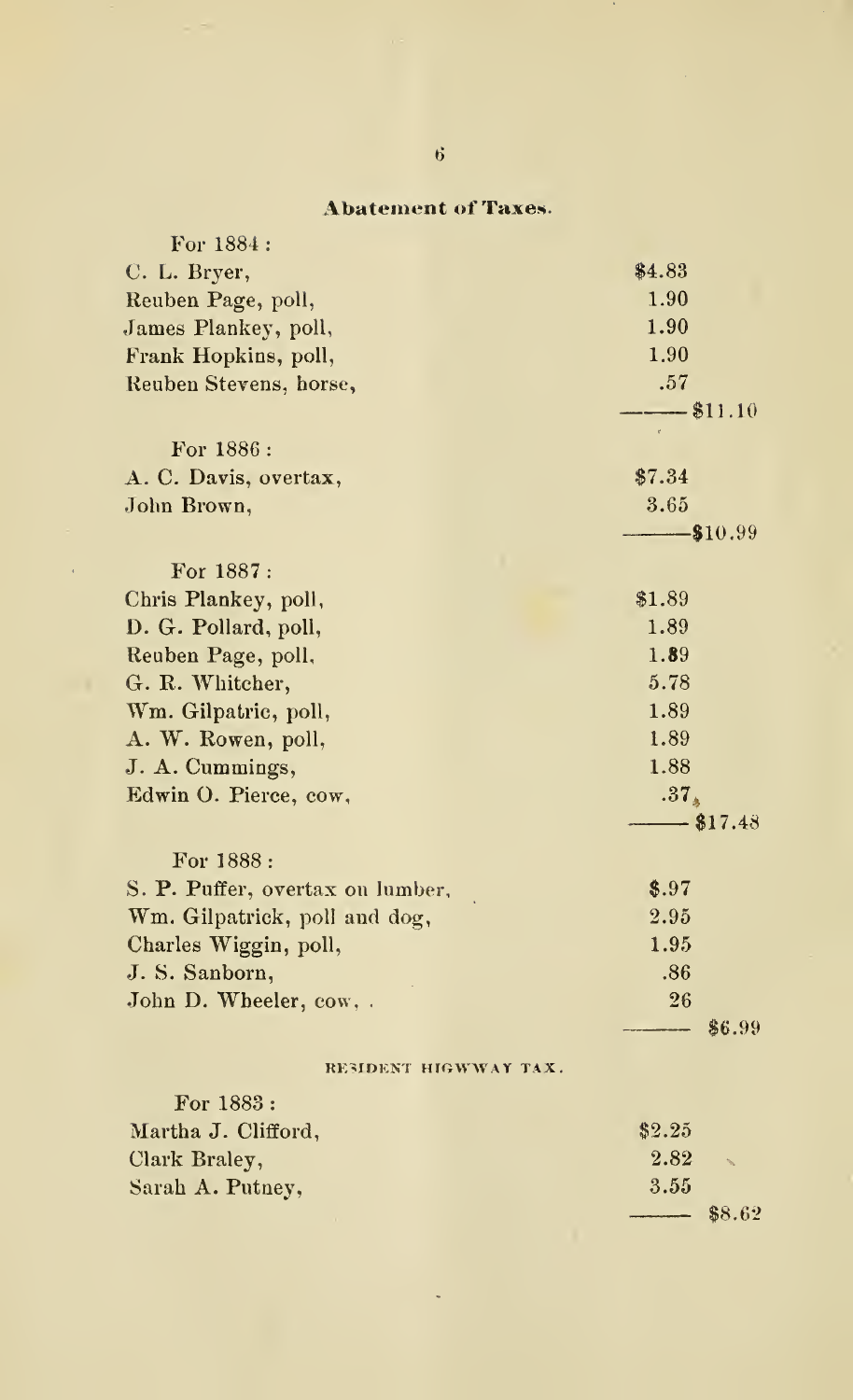| For 1886:                                |                  |
|------------------------------------------|------------------|
| W. S. H. Remick,                         | \$3.26           |
| John Smith,                              | .75              |
| Franklin Page.                           | .38              |
|                                          | 84.39            |
|                                          |                  |
|                                          | \$59.57          |
| <b>County Paupers.</b>                   |                  |
| JOHN P. PARKER'S FAMILY.                 |                  |
| March 29, E. S. Dimond, digging grave,   | \$2.00           |
| Cinderilla F. Dimond, nursing Mrs.       |                  |
| Parker,                                  | 4.75             |
| April 19, A. A. Hall, work and goods,    | 3.52             |
| May 17,<br>J. W. Burley, groceries,      | 1.00             |
| H. R. Ford, coffin and robe,             | 19.87            |
|                                          | $---$ \$31.14    |
| JOSEPH S. SANBORN'S FAMILY.              |                  |
| May 17, J. W. Burley, groceries,         | \$11.99          |
| June 16, C. A. Chase,<br>$\leftarrow$    | 8.75             |
| Nov. 3, J. W. Burley,<br>66              | 25.41            |
| 12, C. A. Chase, bag meal,               | 1.45             |
| Jan. 22, O. G. Howe, taking care J. S.   |                  |
| Sanborn,                                 | 56.95            |
| Feb. 16, O. L. Corliss, M. D., services, | 42.88            |
| Leoretta S. Brown, boarding O. G.        |                  |
| Howe,                                    | 21.28            |
| 23, Lafayette Wheet, drawing wood.       | 4.30             |
| J. W. Burley, groceries,                 | 44.94            |
| S. Wheet, assistance at time of          |                  |
| amputation and articles furnished,       | 5.80             |
| Robert Burns, M. D., thigh               |                  |
| amputation,                              | 35.00            |
|                                          | --------\$258.75 |
| AMBROSE BRIGG'S FAMILY.                  |                  |
| June 16, A. S. Russell, M. D., services, | \$10.75          |

 $\overline{i}$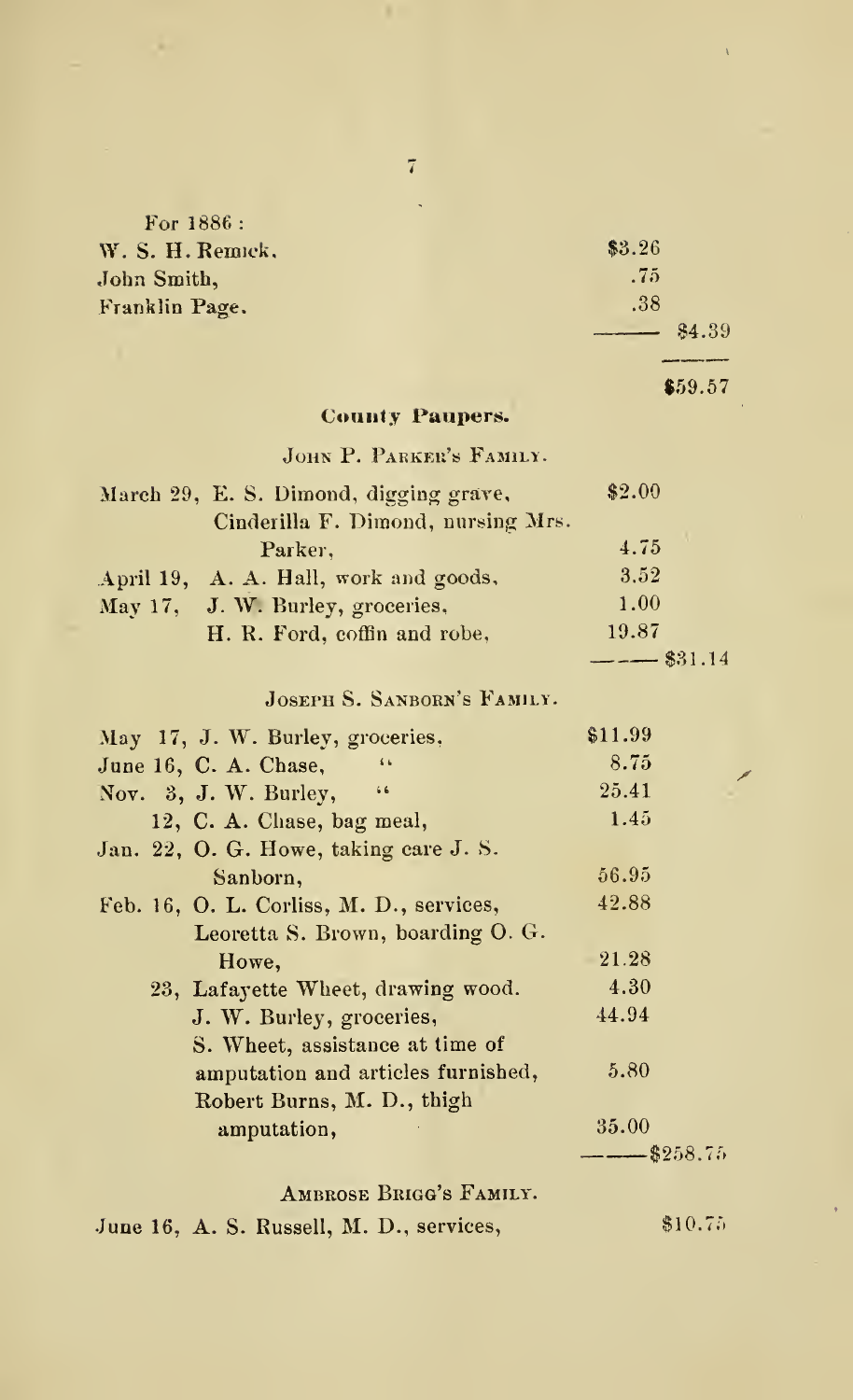#### C. L. BRYER'S FAMILY.

| May 17. J. W. Burley, groceries, | \$8.62      |
|----------------------------------|-------------|
| Nov. 12, $\cdots$ $\cdots$       | 1.88        |
|                                  | $-$ \$10.50 |
|                                  |             |
|                                  | \$311.14    |

#### Miscellaneous Bills

#### Paid :

| April 19, G. J. and C. W. Cummings, sheep killed |          |
|--------------------------------------------------|----------|
| by dogs,                                         | \$3.00   |
| Nov. 29, G. E. Colburn, school books furnished,  | 2.25     |
| Dec. 29, R. W. Musgrove, printing town reports,  | 18.00    |
| O. R. Kendall, watering tub,                     | 3.00     |
| Jan. 11, Allen & Teague, damage to goods,        | 4.60     |
| C. A. Chase, not having road broken,             | 5.00     |
| Feb. 16, J. B. Sanborn, stationery and books,    | 10.60    |
| 23, Cyrus Blood, taking care of town house,      | 4.00     |
| Josiah Wheet, school books furnished,            | 3.99     |
| Calvin Blanchard, sheep killed by dogs,          | 4.00     |
| A. A. Hall, land agent,                          | 6.00     |
| Sylvester Wheet, incidentals,                    | 13.00    |
| Sylvester Wheet, boarding town officers,         | 12.00    |
| Daniel Kidder, services as justice,              | 1.25     |
| Fling & Chase, advice,                           | 13.00    |
| Ira Wheeler, boarding selectmen,                 | 2.50     |
|                                                  | \$106.19 |

### Town Officers' Bills.

#### Paid :

| Feb. 26, Sylvester Wheet, services as selectman, |    |             | \$48.00 |  |
|--------------------------------------------------|----|-------------|---------|--|
| Albi A. Hall,                                    | 66 | 66          | 24,00   |  |
| Ira Wheeler.                                     | 66 | 66          | 15.45   |  |
| Noah L. Jewell,                                  | 66 | collector,  | 45.00   |  |
| J. W. Burley,                                    | 66 | town clerk, | 20.00   |  |
| Daniel Kidder,                                   | 66 | treasurer,  | 20.00   |  |

٠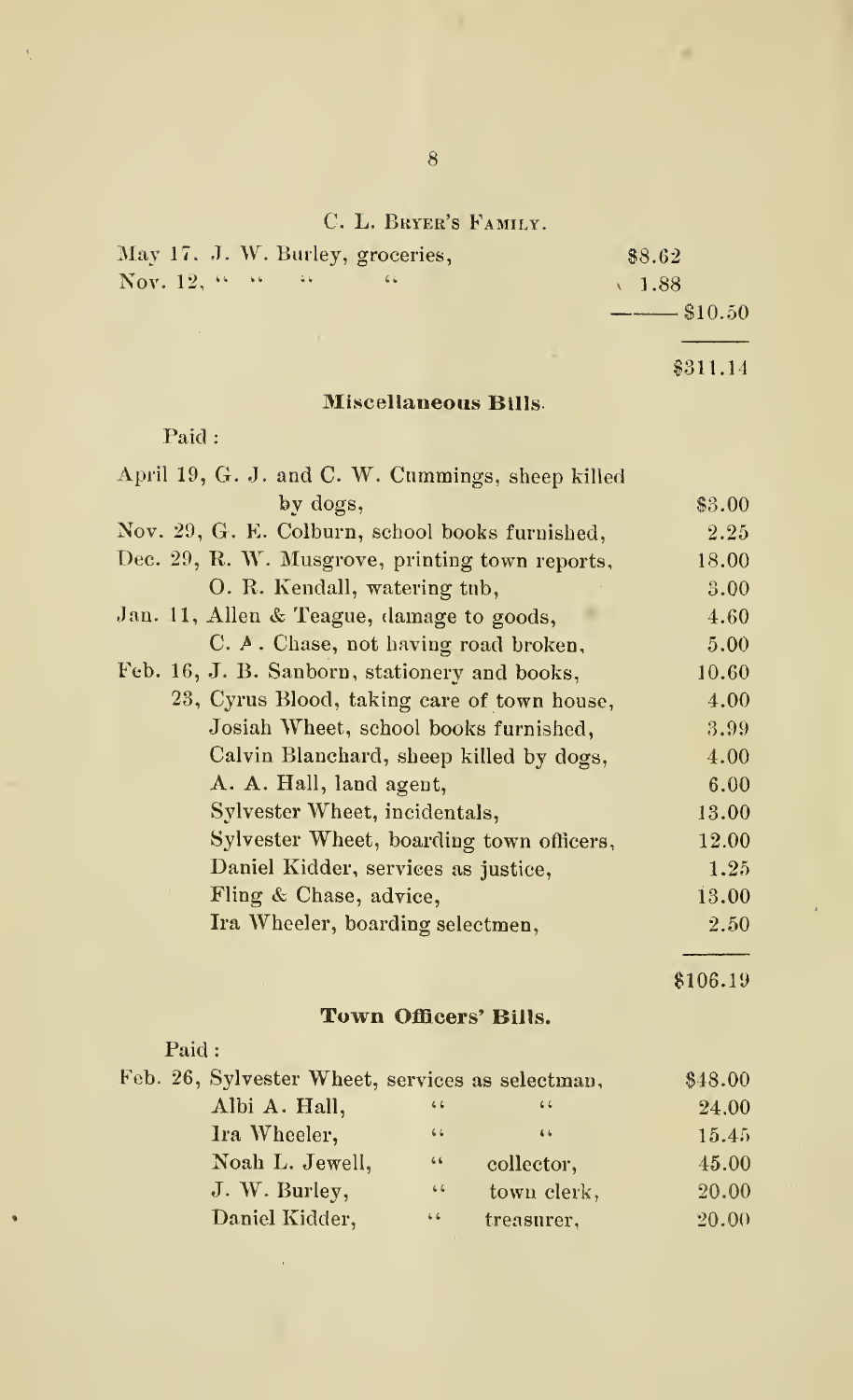| Feb. 26, A. B. Crosby, servises as one of sehool board, \$16.50 |              |                    |              |
|-----------------------------------------------------------------|--------------|--------------------|--------------|
| Josiah Wheet,                                                   | 66           |                    | 13.90        |
| Mary L. Wheet,                                                  | 66           | $\sqrt{6}$         | 5.00         |
| Daniel Kidder,                                                  | $\bar{6}$ &  | supervisor,        | 10.00        |
| Charles G. Kidder,                                              | 66           | ٤٤                 | 6.75         |
| Geo. W. Bailey                                                  | $\leftarrow$ |                    | 6.75         |
| Daniel Kidder,                                                  | 66           | moderator,         | $6.00 \cdot$ |
| Jewell & Wheet.                                                 | k k          | auditors,          | 3.00         |
|                                                                 |              |                    | \$240.35     |
|                                                                 |              | <b>School Tax.</b> |              |
| Paid:                                                           |              |                    |              |
| July 6, Mary L. Wheet, treasurer,                               |              |                    | 160.00       |
| Oct. 23,<br>A.N                                                 |              |                    | 94.50        |
| 27,<br>$\bullet$                                                |              |                    | 252.46       |
|                                                                 |              |                    | \$506.96     |
|                                                                 |              | RECAPITULATION.    |              |
| Receipts,                                                       |              |                    | \$4,771.50   |
|                                                                 |              | Disbursements.     |              |
| Paid:                                                           |              |                    |              |
| Cash receipts,                                                  |              | \$1,293.46         |              |
| Roads and bridges,                                              |              | 510.68             |              |
| Highway orders,                                                 |              | 17.79              |              |
| Abatements,                                                     |              | 59.57              |              |
| County Paupers,                                                 |              | 311.14             |              |
| Miscellaneous Bills.                                            |              | 106.19             |              |
| Town Officers' Bills.                                           |              | 240.35             |              |
| School tax,                                                     |              | 506.96             |              |
| Daniel Kidder, Treasurer 1888,                                  |              | 1,131.70           |              |
| Noah L. Jewell, Collector "                                     |              | 569.10             |              |
| 44<br>66<br>66<br>Res. Highway tax 1887,                        |              | 24.56              |              |
|                                                                 |              |                    |              |

 $--\$ \$4,771.50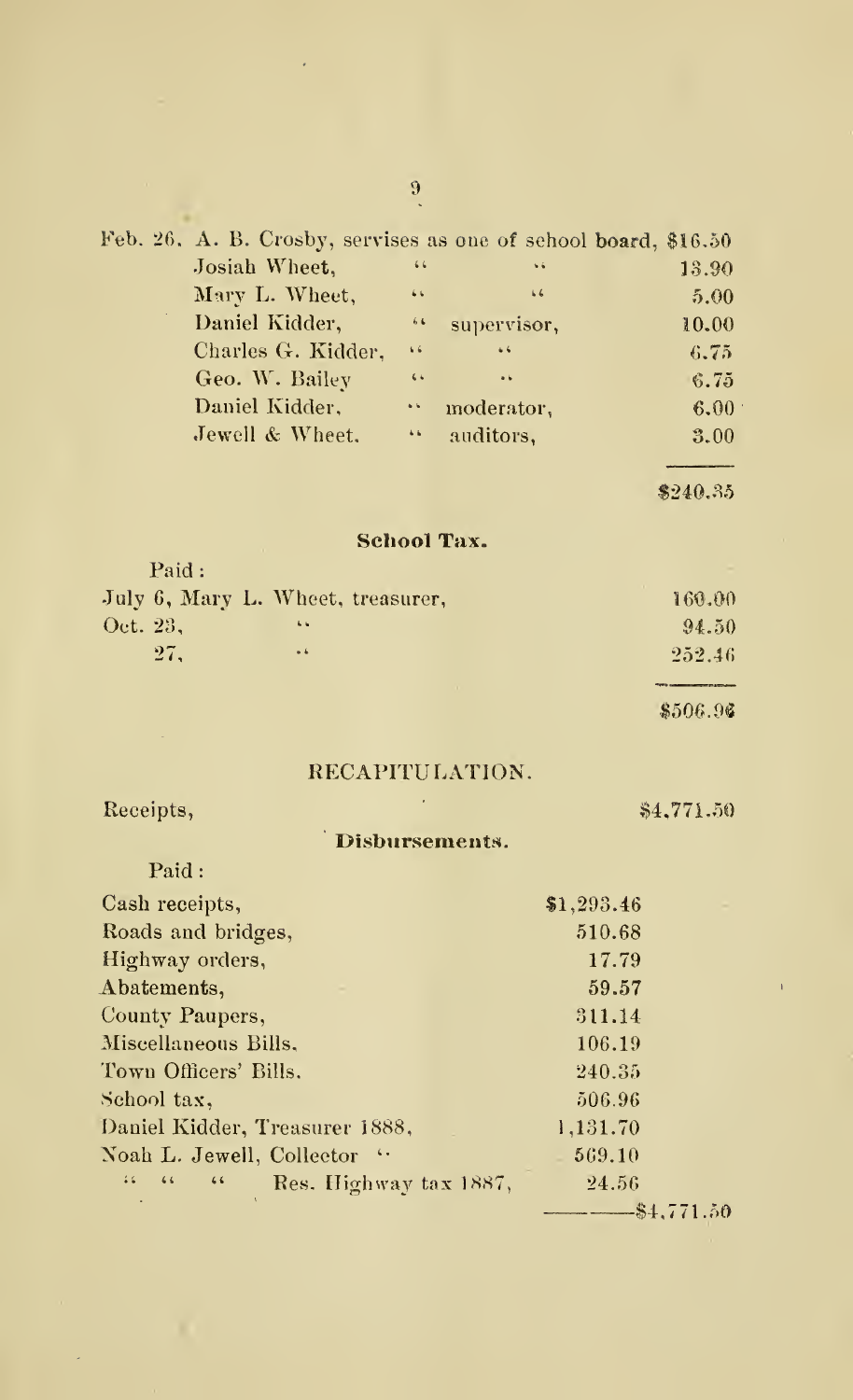All of which is respectfully submitted,

| SYLVESTER WHEET, Selectmen |         |
|----------------------------|---------|
| A. A. HALL.                | Ωť      |
| IRA WHEELER.               | Groton. |

The undersigned, Auditors for the year ending March 1. 1889, have carefully examined the foregoing accounts, and find the same to be correctly cast, and properly vouched.

| NOAH L. JEWELL,<br>JOSIAH WHEET, $\int$ Anditors. |  |
|---------------------------------------------------|--|

Groton, N. H., March 1, 1889.

#### Liabilities of the Town, March 1.1889.

| Joanna Colburn, note,       | \$132.60                 |
|-----------------------------|--------------------------|
| Elizabeth C. Merrill, note, | 125.96                   |
| Albert J. Wheeler, note,    | 1,935.93                 |
| Noah L. Jewell, note,       | 1,171.28                 |
| Joseph W. Ferrin, note,     | 1,027.19                 |
| John C. Wheet, note,        | 142.72                   |
|                             | $\frac{1}{1}$ \$4.535.68 |

#### Assets

| Due from Ira Wheeler, collector 1884,                  | \$3.67   |                  |
|--------------------------------------------------------|----------|------------------|
| Resident highway tax 1883,                             | 2.51     |                  |
| C. G. Kidder, collector 1886,                          | 11.87    |                  |
| $66 - 10$<br>1887,                                     | 35.26    |                  |
| C. G. Kidder, resident highway                         |          |                  |
| tax 1886.                                              | 5.28     |                  |
| N. L. Jewell, collector 1888,                          | 569.10   |                  |
| resident highway<br>66                                 |          |                  |
| tax 1887,                                              | 24.56    |                  |
| Daniel Kidder, treasurer 1888,                         | 1,131.70 |                  |
| County on paupers,                                     | 211.15   |                  |
| A. A. Hall, conditional note 1888,                     | 32.15    |                  |
| Pile driver and road scraper,                          | 40.00    |                  |
|                                                        |          | $  -$ \$2,067.25 |
| Total indebtedness of the town March 1, 1889,          |          | \$2,468.43       |
| Indebtedness of the town March 1, $1888$ , $$3,424.55$ |          |                  |
| 1889,<br>4.4                                           | 2,468.43 |                  |

Debt diminished, \$956.12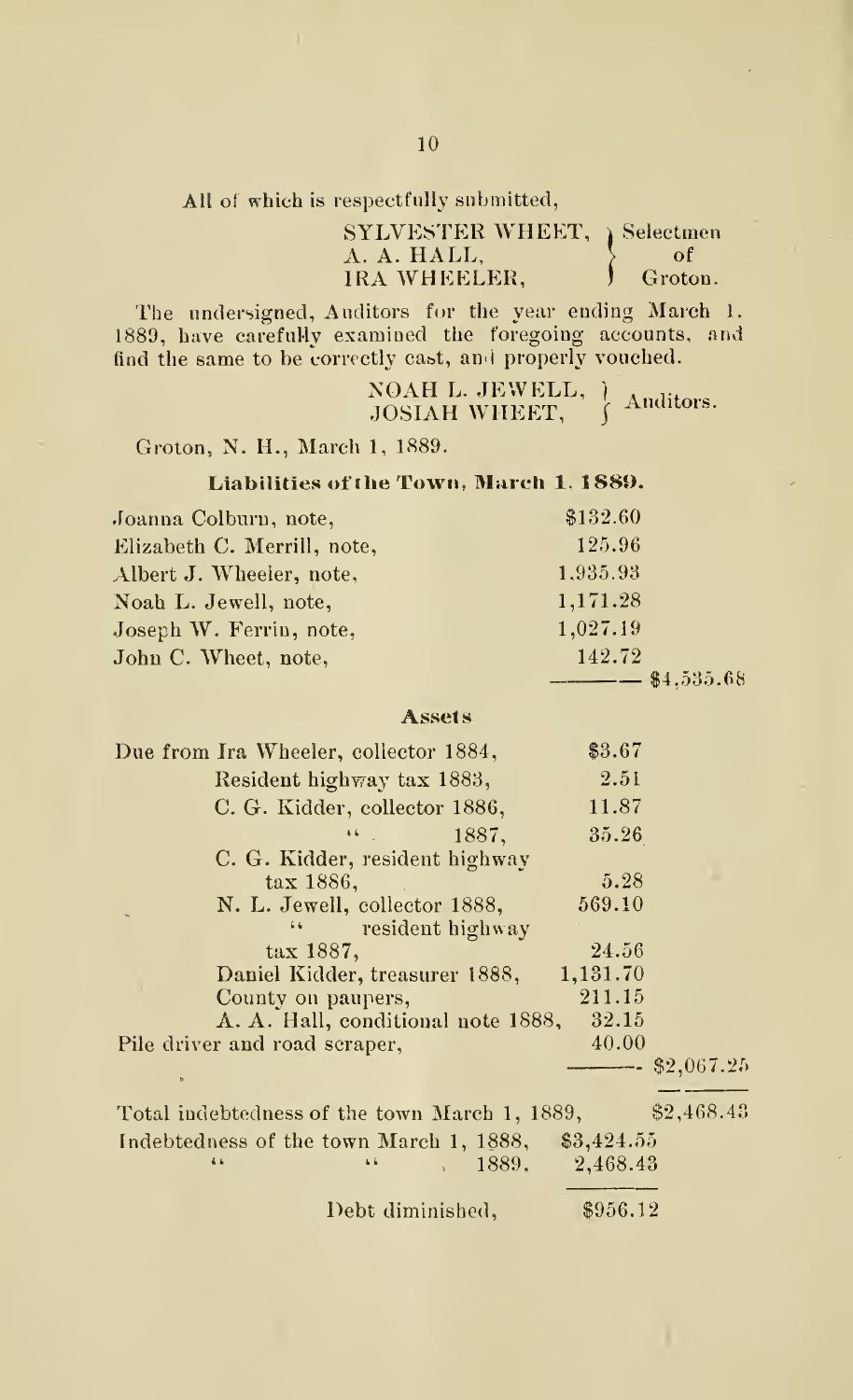## Treasurer's Report.

#### Receipts.

| Money in Treasury. March 1, 1888,                             |                         | \$576.51 |
|---------------------------------------------------------------|-------------------------|----------|
| Received of Noah L. Jewell, Collector, resident               |                         |          |
| tax 1888.                                                     |                         | 2,270.33 |
| Received of Noah L. Jewell,                                   | 66<br>$\epsilon$ .      |          |
| highway tax 1887,                                             |                         | 10.00    |
| Received of Ira Wheeler, Coll., resident tax 1884,            |                         | 11.10    |
| $-1.66$<br>$\sim 10^{-10}$ k $\rm{K}$<br>6.6                  | $\cdots$ highway        |          |
| tax 1883,                                                     |                         | 8.62     |
| Received of Charles G. Kidder,                                | $\frac{1}{2}$ tax 1887, | 605.79   |
| $\frac{1}{2}$<br>Selectmen 1888,                              |                         | 558.47   |
| $\bullet$<br>A. A. Hall, conditional note, 1886,              |                         | 34.03    |
| 66<br>66<br>66<br>66<br>$\mathbf{v}$ is a set of $\mathbf{v}$ | 41889.                  | 25.13    |
| $46 - 66 = -66$<br>46<br>66                                   | 4.1888.                 | 77.86    |

\$4,177.84

#### Payment<sup>.</sup>.

| Paid orders of Selectmen 1 to 104 inclusive. | \$3,046.14 |
|----------------------------------------------|------------|
| Cash in hands of Treasurer to balance.       | 1.131.70   |
|                                              |            |
|                                              | \$4.177.84 |

Respectfully submitted,

DANIEL KIDDER.'Treasurer.

The foregoing account is properly vouched and correctly cast.

**All Controllers** and the control

NOAH L. JEWELL. JOSIAH WHEET,

Groton, N. H.. March 1, 1889.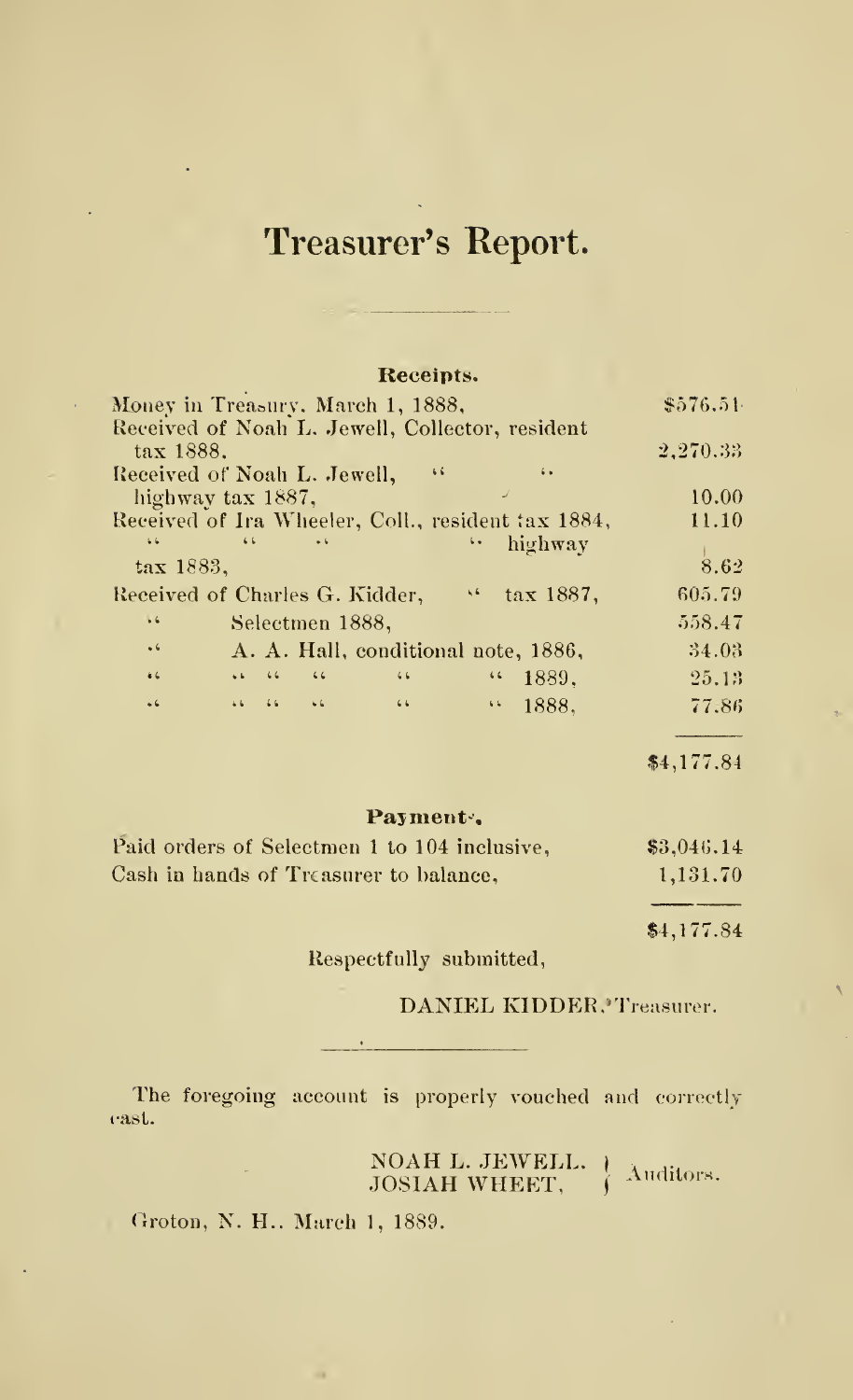BIRTHS REGISTERED IN THE TOWN OF GROTON FOR THE YEAR ENDING DEC. 31, '88.

J.

| Mother.                                                                                                                                           |                                                                                                                                                                                     |
|---------------------------------------------------------------------------------------------------------------------------------------------------|-------------------------------------------------------------------------------------------------------------------------------------------------------------------------------------|
| Father,                                                                                                                                           |                                                                                                                                                                                     |
| Residence   Occupation of   Birthplace of   Birthplace of<br>Father.                                                                              | W. Groton Farmer  No Groton No. Groton<br>$W$ . Groton [Farmer $\cdots\cdots\cdot$ [Kunney $\cdots\cdots\cdots\cdots\cdots$ ]<br>W Groton  Blacksmtth  Laslet. Canada.   Woodstock  |
| of Parents.                                                                                                                                       |                                                                                                                                                                                     |
|                                                                                                                                                   |                                                                                                                                                                                     |
| Maiden name of<br><b>I</b> other                                                                                                                  | $W^{(c_{2,\alpha_1})_2}$ O. Gammont (Mary C. Farehee 1 W. [GrtnHollow Laborer France Halifax, C. E.<br>W. Albert E. Elliott Anna Belle Barrett<br>Lafayette Wheet Emma F. Colburn . |
| Name of Father,                                                                                                                                   |                                                                                                                                                                                     |
|                                                                                                                                                   |                                                                                                                                                                                     |
|                                                                                                                                                   |                                                                                                                                                                                     |
| Stillborn.                                                                                                                                        | Living.<br>Living.                                                                                                                                                                  |
|                                                                                                                                                   |                                                                                                                                                                                     |
| Date of $\left \underset{\kappa}{\text{Name of Child.}}\right  \frac{1}{\kappa}$ Living or $\left \frac{1}{2}\xi\right $<br>Birth-1888. (if any.) | May $31$ Albert E    M.   Living.                                                                                                                                                   |
|                                                                                                                                                   |                                                                                                                                                                                     |

 $\big)$ 

 $\sqrt{2}$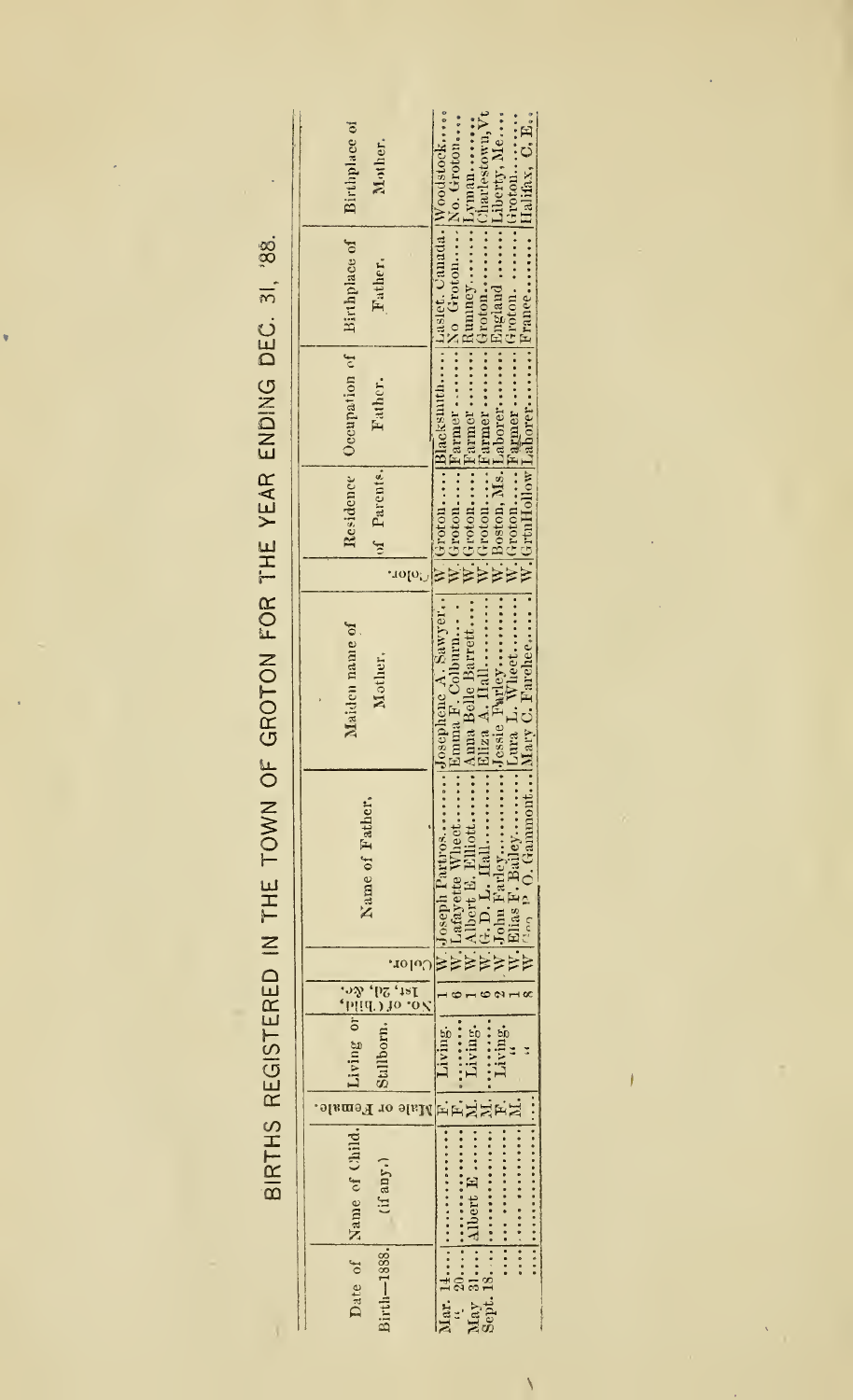MARRIAGES REGISTERED IN THE TOWN OF GROTON FOR THE YEAR ENDING DEC. 31, '88

| Name, Residence,<br>$\begin{vmatrix} 6 & 0 \\ 0 & 0 \\ 0 & 0 \end{vmatrix}$ and Official Station<br>$\begin{vmatrix} 6 & 0 \\ 0 & 0 \end{vmatrix}$ of person by whom | 1 Rev. J. M. Usher, | Medford Mass. | Rev. David Conell,                                 | Thornton | Rev. II. P. Peck,                                                                                                | Plymouth.                                        | Rev.J.P. 0 eMerritt,                                      | Hooksett.                                                                                                                                  |
|----------------------------------------------------------------------------------------------------------------------------------------------------------------------|---------------------|---------------|----------------------------------------------------|----------|------------------------------------------------------------------------------------------------------------------|--------------------------------------------------|-----------------------------------------------------------|--------------------------------------------------------------------------------------------------------------------------------------------|
|                                                                                                                                                                      |                     |               |                                                    |          |                                                                                                                  |                                                  |                                                           |                                                                                                                                            |
| Occupation.                                                                                                                                                          |                     |               |                                                    |          |                                                                                                                  |                                                  |                                                           |                                                                                                                                            |
| i irthplace of<br>Parents.                                                                                                                                           |                     |               |                                                    |          |                                                                                                                  |                                                  |                                                           |                                                                                                                                            |
| Residence of $\begin{vmatrix} \frac{1}{2} & \frac{1}{2} \\ \frac{1}{2} & \frac{1}{2} \end{vmatrix}$ Occupation. Plue of Birth Rames of Parmis,                       |                     |               |                                                    |          |                                                                                                                  | Adeline C. Hunkins (Groton Housewife             | Sarah D. Hardy Groton   Housewife                         | www.communications.communications.com/2014/2014/2015<br>Ama D Cate ……[Hooksett……?!s[W]…………[Hooksett……Jessie Cate…………[Hooksett……[Ramaer ……. |
|                                                                                                                                                                      |                     |               |                                                    |          |                                                                                                                  |                                                  |                                                           |                                                                                                                                            |
|                                                                                                                                                                      |                     |               |                                                    |          |                                                                                                                  |                                                  |                                                           |                                                                                                                                            |
| <u>ni oulo</u><br>o <del>1</del> 010                                                                                                                                 |                     |               |                                                    |          |                                                                                                                  |                                                  |                                                           |                                                                                                                                            |
| Marriage.                                                                                                                                                            |                     |               |                                                    |          |                                                                                                                  |                                                  |                                                           |                                                                                                                                            |
| Name and Surname of<br>Groom and Bride.                                                                                                                              |                     |               | Mar. 19 Eluo Bagley  (Groton 22 W. Laborer (Groton |          | Aug. 29 Willard H. Hunkins., $[\text{Groton.} \dots \dots, 22]$ W. Farmer $\dots, \dots, [\text{Groton.} \dots]$ | Mary A. Hardy Hebron 19 W. School teach'r Hebron | Dec. 21 Daniel C. Davis, jr. (Groton 27 W. Laborer Candia |                                                                                                                                            |
|                                                                                                                                                                      |                     |               |                                                    |          |                                                                                                                  |                                                  |                                                           |                                                                                                                                            |

 $\overline{1}$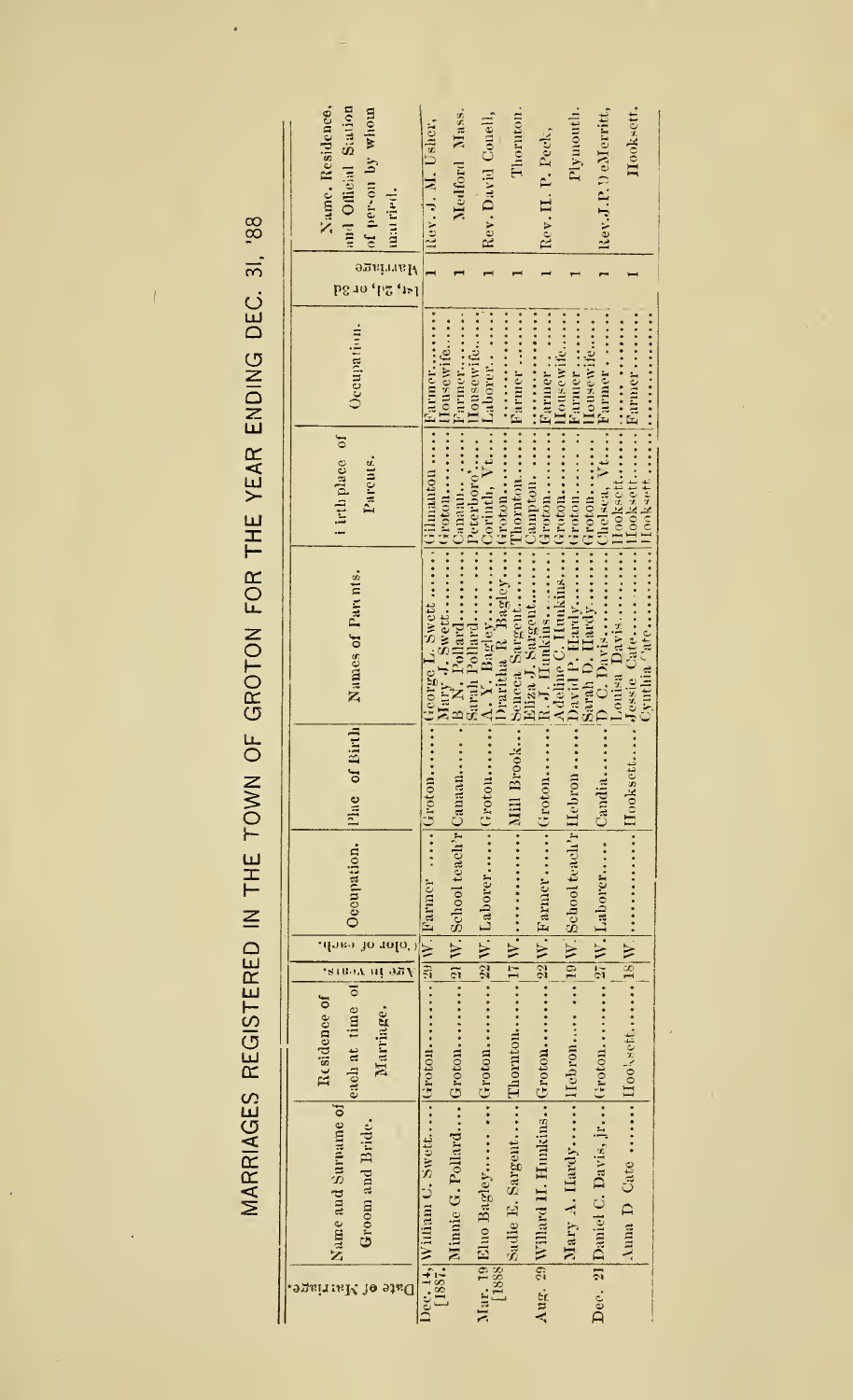DEATHS REGISTERED IN THE TOWN OF GROTON FOR THE YEAR ENDING DEC. 31, '88.

| Maiden Name of<br>lother.                                  |                                                                                                        |
|------------------------------------------------------------|--------------------------------------------------------------------------------------------------------|
| Name of Father.                                            | JOSEPH W. BURLEY, Town Clerk.                                                                          |
| Place of Birth of Place of Birth of<br>Mother.             |                                                                                                        |
| Father.                                                    |                                                                                                        |
| Occupation.                                                |                                                                                                        |
|                                                            |                                                                                                        |
|                                                            |                                                                                                        |
| Place of Birth.                                            |                                                                                                        |
|                                                            |                                                                                                        |
| Days.<br><b>Months</b><br>Age.                             |                                                                                                        |
| Date of Name and Surname of<br>the deceased.<br>Death-1888 | I hereby certify that the above returns are correct, according to the best of my knowledge and belief. |

 $\begin{array}{c} \end{array}$ 

 $\epsilon$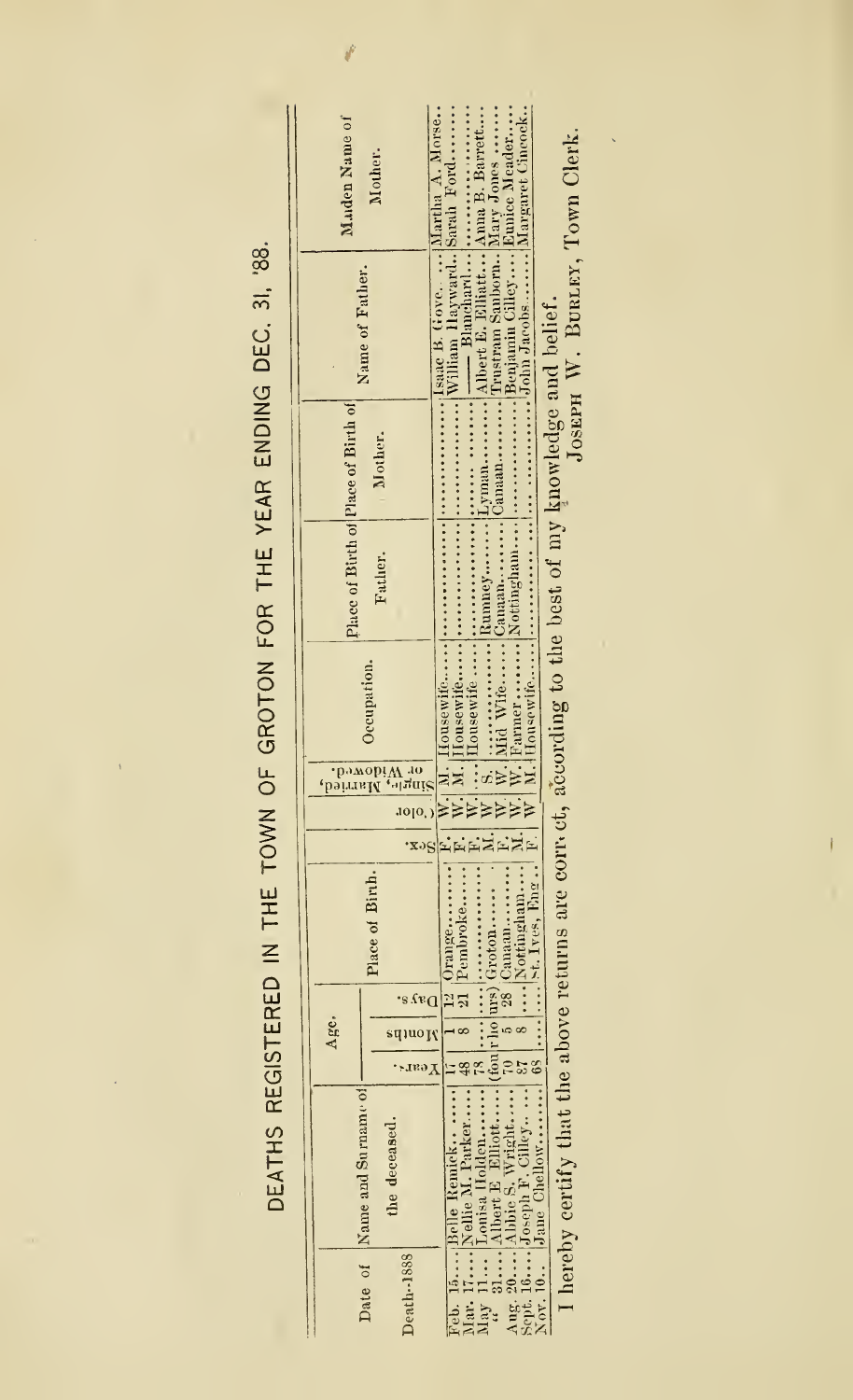## School Report.

To the Citizens of Groton : In accordance with tbe requirements of law, we respectfully submit the following report of the condition of the public schools for the year ending March 1, 1889.

#### No. 1.

This school united for the year with No 4.

#### No. 2.

There was a fall term taught by Miss JENNIE C. ANDROSS. The school was very fortunate in securing the services of so ef ficient a teacher, and was a success. The parents showed their appreciation of her efforts by giving the board.

#### No. 4.

The summer term was taught by Miss ELLEN E. HARDY. Miss Hardy iswell qualified to instruct and her pupils passed a good examination, but her discipline was not all that could be desired.

The fall term was in charge of Miss EDITH F. WHEET. Miss Wheet was faithful and thorough in her work, but she did not have the support, of some of the parents, that she should have had.

#### No. 7.

When visited by the committee this school was progressing well under the instruction of Miss Lizzie A. BLODGETT, and we were pleased with the interest manifested by the children. Owing to the teacher's ill-health the school was but five weeks.

#### No. 8.

This school was taught by Miss SADIE S. HUCKINS, of North Acton, Mass. She was an experienced teacher, and most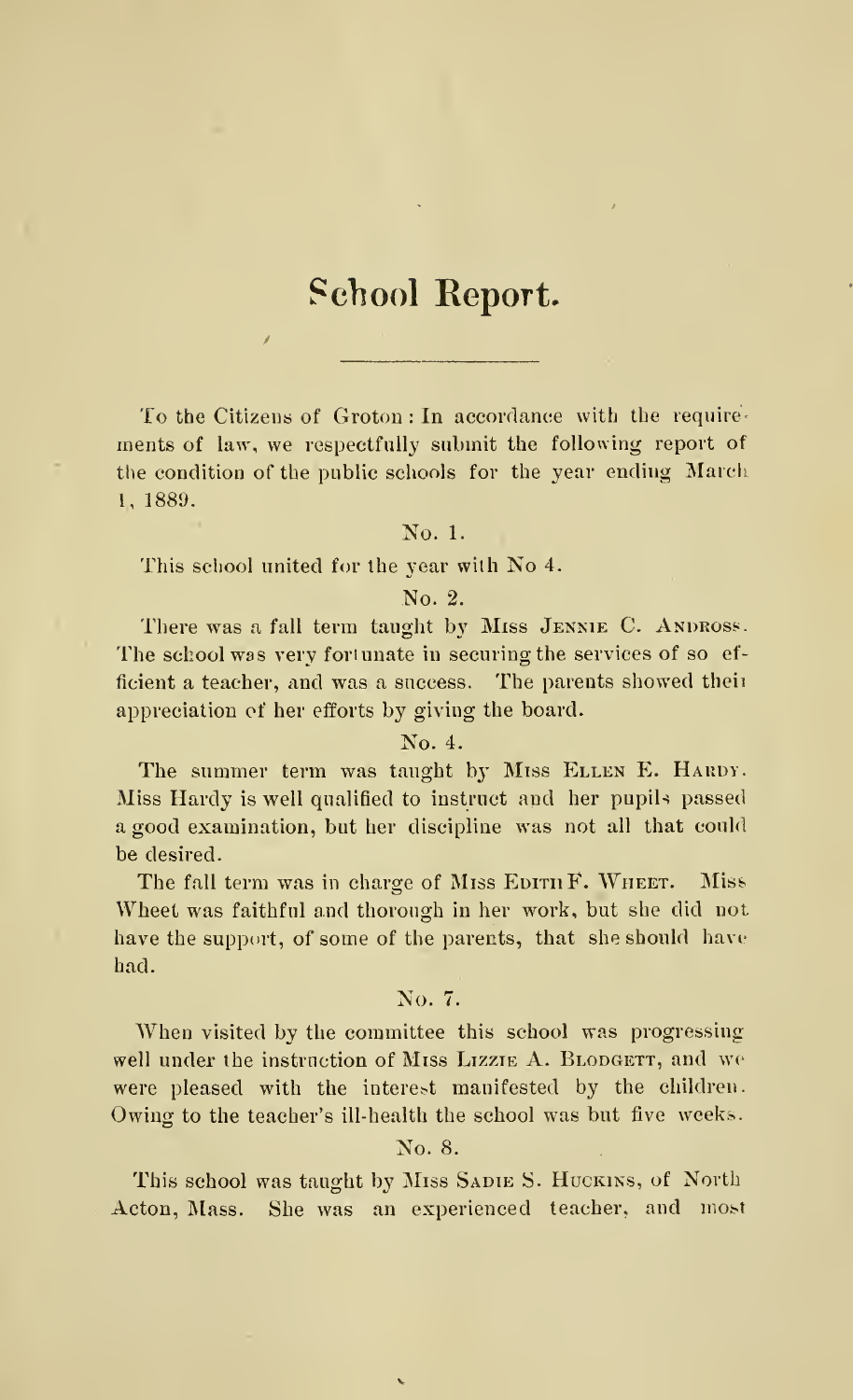excellent progress was made. The irregular and non-attendance of pupils alone prevented this from being a number one school in every respect.

#### No. 9.

The spring term was taught by Miss LUCIE E. REED, a teacher of experience.

The fall term by Miss MABEL M. FOLLANSBEE showed faithful work by teachers and pupils, and as a result marked progress in the classes and a profitable year's work.

#### No. 10.

This school was in charge of Miss MABEL M. FOLLANSBEE, And although only her second term, too much praise cannot be given. The school was in every way a success.

Most of the schools have been doing effective work the past year, though in some cases the discipline has not been such as to meet our entire approval.

It is to be regretted that so many changes are made in teachers from term to term. With the same teacher through the year better work may be done and much time saved.

It is also economy to employ the best talent as far as possible, for a child has but few years at the best to fit himself for his life work and his instruction should be thorough and effi cient. It is especially important that parents should insist up on the regular attendance of their children, and know what progress they are making. This is done not only by a careful inspection of their daily work ; but in visiting the school from time to time. By doing this you will be able to judge more correctly of the work accomplished by teacher and scholars, and more pleasant relation will be established between teacher and parents, and both stimulated to greater efforts.

#### Respectfully submitted

A. B. CROSBY, School Board<br>JOSIAH WHEET. School Board JOSIAH WHEET. \of of MARY L. WHEET, \cdoon.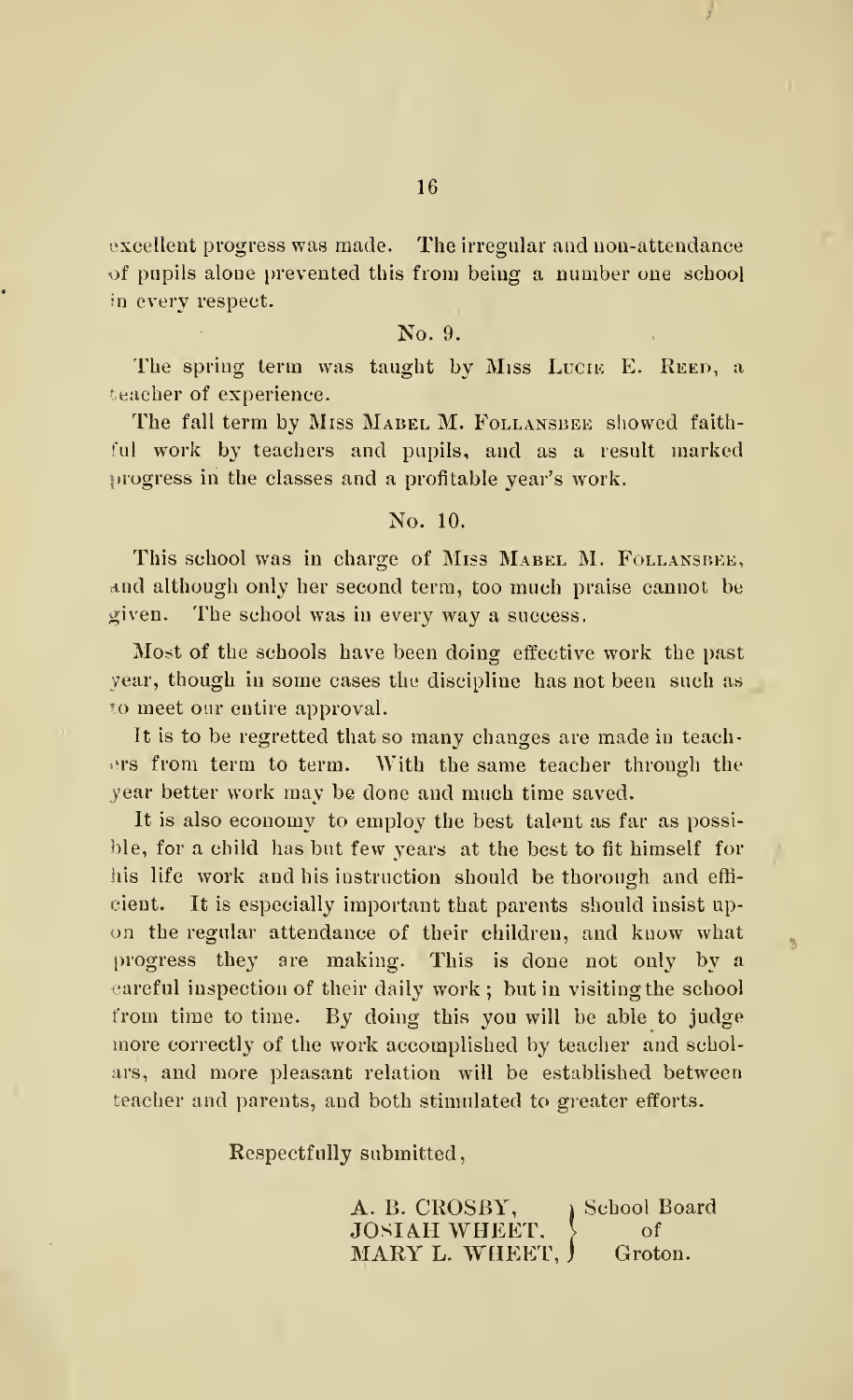#### ROLL OF HONOR.

One Term : —Mabel Bailey, Florence M. Coram, Lillian A. Dimond, Mary A. Dimond, Gertrude B. Kelley, Lucy L. Wheet, Marian J. Wheet, Hattie L. Wheet, Lucy A. Coram, Izetta A. Davis, Blanche Kidder, Ava H Wheet, Edward C. Cuminings, Charles A. Davis, Geo. H. Davis, Frank R. Kidder, Willie A. Jeseeman, Edmund F. Coram, Nannie B. Annis, Sarah E. Morrill, Frank A. Downing. Hattie M. Smith, Minna E. Smith, Geo. E. Clark, Litta E. Ford, Viola L. Ford, Ethel M. Ford, Emma Goodhue, Edith M. Maclinn, Lucy A. Jewell Sumner Smith.

Two Terms ; —Walter S. Brown, Bert H.Jewell, Clarence E. Jewell, Annie L. Bailey, Alice M. Jewell, Angie E. Goodhue, Sidney S. Wheeler, Ethel M. Hobart, Genie Wheeler, Fred A. Remick, Harvey A. Wheet, Carl R. Wheet, Edith L. Coram Ethel M. Wheet, Sadie L. Wheet.

THREE TERMS :- Gertie M. Powers.

## Report of School Treasurer.

#### Receipts.

1887.

Balance received from treasurer of school board for<br>1887

|          | 188%                                               | \$37.52 |
|----------|----------------------------------------------------|---------|
|          | July 6, Received from selectmen,                   | 160.00  |
| Oct. 23. | 66                                                 | 94.50   |
| 27.      | 66                                                 | 252.46  |
|          | Feb. 23, received tuition from town of Dorchester, | 6.60    |

\$551.08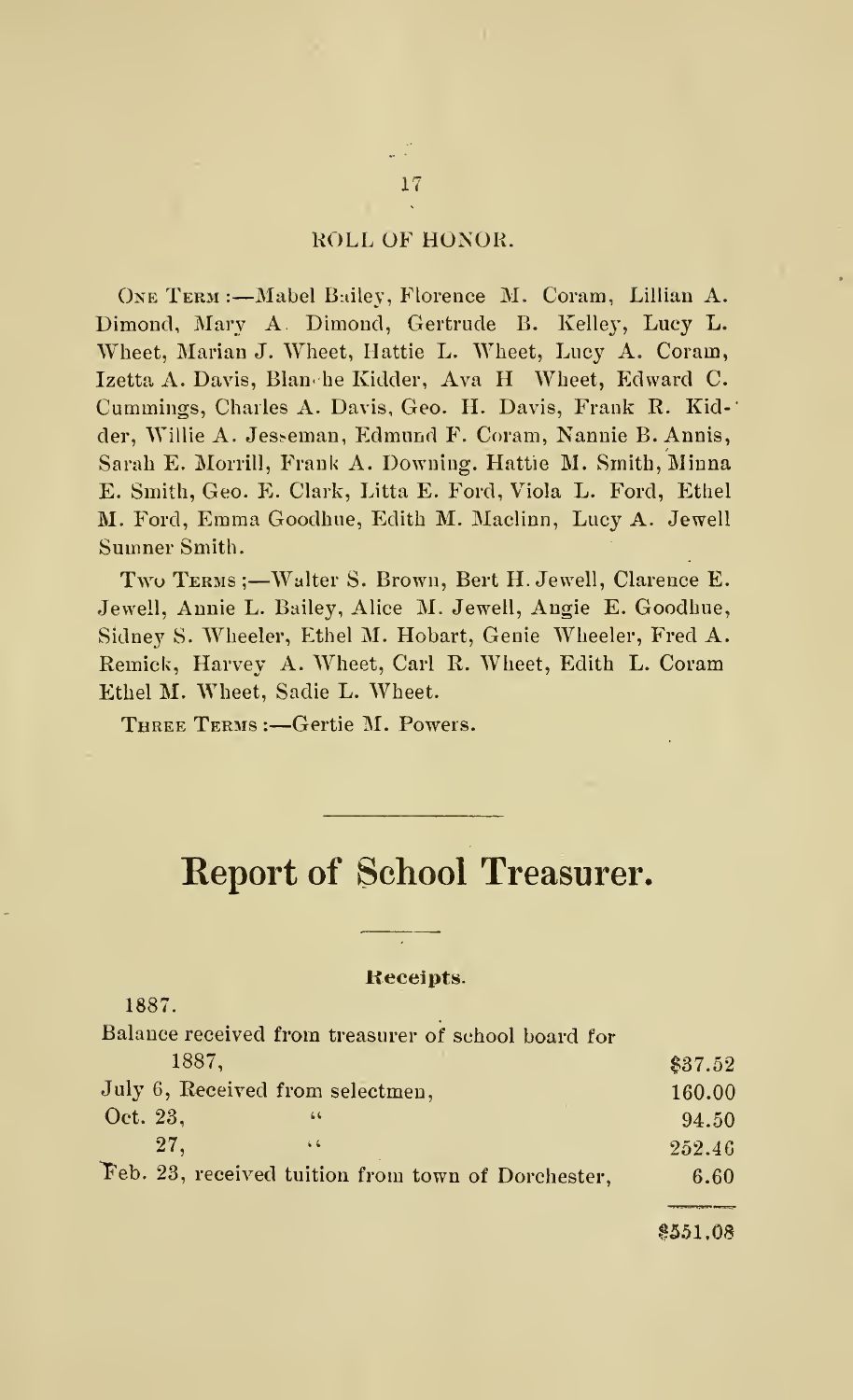#### payments.

 $\mathbf{r}$ 

| Paid :                                                  |         |
|---------------------------------------------------------|---------|
| June 28, Mabel M. Follansbee, for teaching in Dis-      |         |
| trict No. 10,                                           | \$21.00 |
| Lucie E. Reed, for teaching in District No.             |         |
| Á<br>9, including board,                                | 35.00   |
| Sadie S. Huckins, for teaching in District              |         |
| No. 8,                                                  | 28.00   |
| Lizzie C. Crosby, for boarding teacher in Dis-          |         |
| trict No. 10,                                           | 10.50   |
| Almaretta G. Brown, for boarding teacher in             |         |
| District No 8,                                          | 10.50   |
| July 7, Ellen E. Hardy, for teaching in District No. 4, | 32.00   |
| Annie A. Wheet, for boarding teacher in District        |         |
| No. 4,                                                  | 16.00   |
| Oct. 9, Lizzie A. Blodgett, for teaching in Groton      |         |
| Hollow,                                                 | 13.75   |
| 23, Mabel M. Follansbee, for teaching in Dis-           |         |
| trict No. 10,                                           | 31.50   |
| Lizzie C. Crosby, for boarding teacher in               |         |
| District No. 10,                                        | 13.50   |
| Oct. 23, Sadie S. Huckins, for teaching in District     |         |
| No. 8,                                                  | 36.00   |
| Almaretta G. Brown, boarding teacher in dis-            |         |
| trict No. 8,                                            | 13.50   |
| Nov. 1, Jennie C. Andross, teaching in Union dis-       |         |
| trict.                                                  | 4950    |
| 6, John A. Smith, for boarding teacher in Gro-          |         |
| ton Hollow,                                             | 10.50   |
| John A Smith, for wood used in Groton Hol-              |         |
| low school house,                                       | 1.00    |
| Edith F. Wheet, for teaching and board in               |         |
| District No. 4,                                         | 65.00   |
| Dec. 8, C. F. Wheet, for repairs on school house in     |         |
| District No. 4,                                         | .50     |
| Jan. 5, Lilla J. Norris, for teaching two weeks         |         |
| in Groton Hollow,                                       | 5.50    |
|                                                         |         |

ï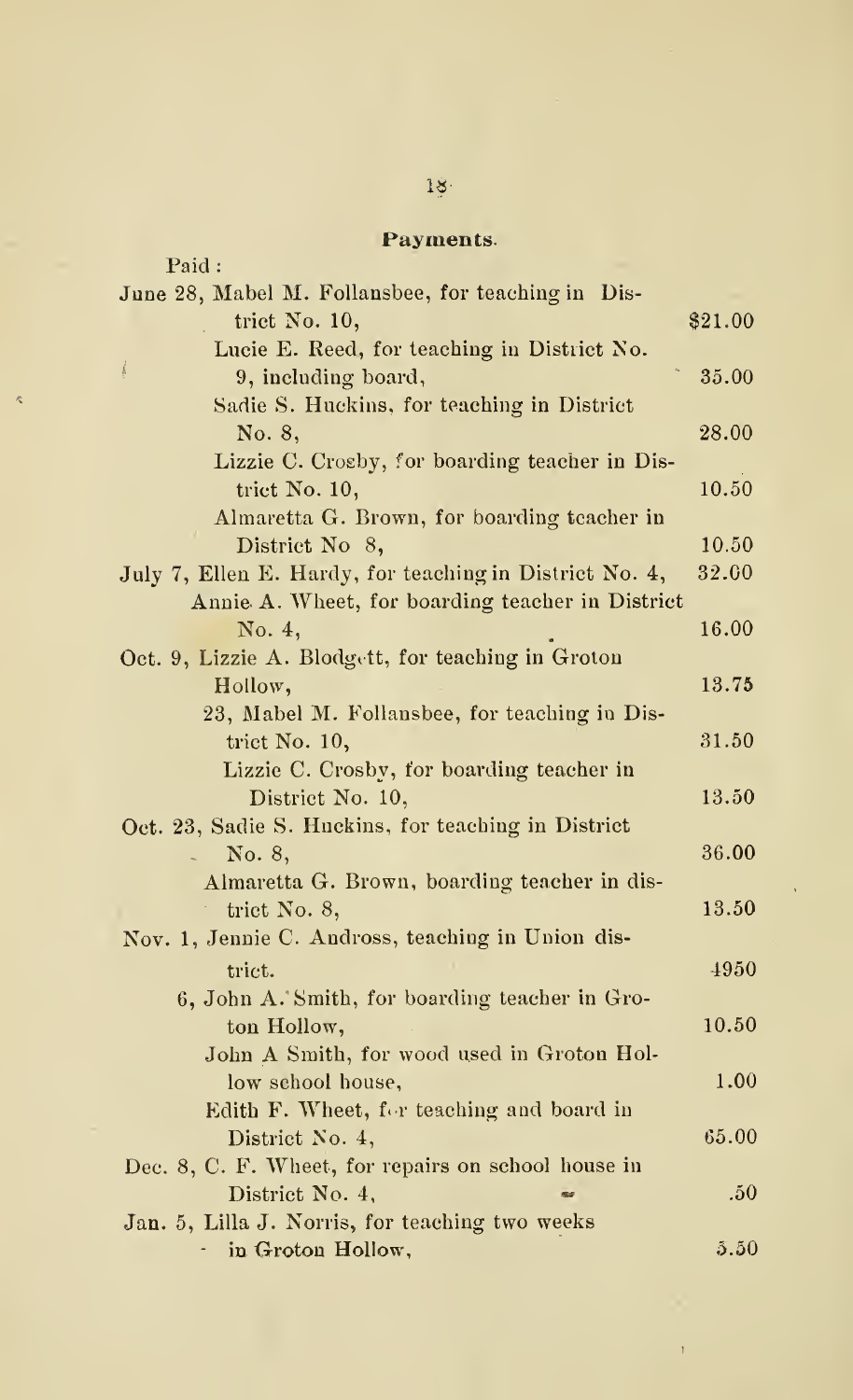| Jan. 12, Mabel M. Follansbee, for teaching in     |          |
|---------------------------------------------------|----------|
| District No. 9,                                   | \$45.00  |
| A. B. Crosby, wood and repairs on                 |          |
| school houses,                                    | 26.25    |
| Feb. 2, C. W. Herbert, tuition of pupils schooled |          |
| in Rumney,                                        | 29.70    |
| 9, A. A. Hall, for conveying pupils to and        |          |
| from school,                                      | 9.00     |
| 23, Mark B. Kidder, wood furnished District       |          |
| No. 4,                                            | 6.00     |
| Jane Briggs, for cleaning school house,           | 1.25     |
| Josiah Wheet, incidentals,                        | 5.45     |
| Byron Richardson, tuition of pupils schooled      |          |
| in Dorchester,                                    | 4.64     |
| Edwin Annis, repairing school fence,              | .40      |
| Balance in treasury,                              | 30.14    |
|                                                   | \$551.08 |

Respectfully submitted,

MARY L. WHEET, Treasurer.

The foregoing account is properly vouched and correctly cast.

NOAH L. JEWELL,  $\}$  Auditors. JOSIAH WHEET,

Groton, N. H., March 1, 1889.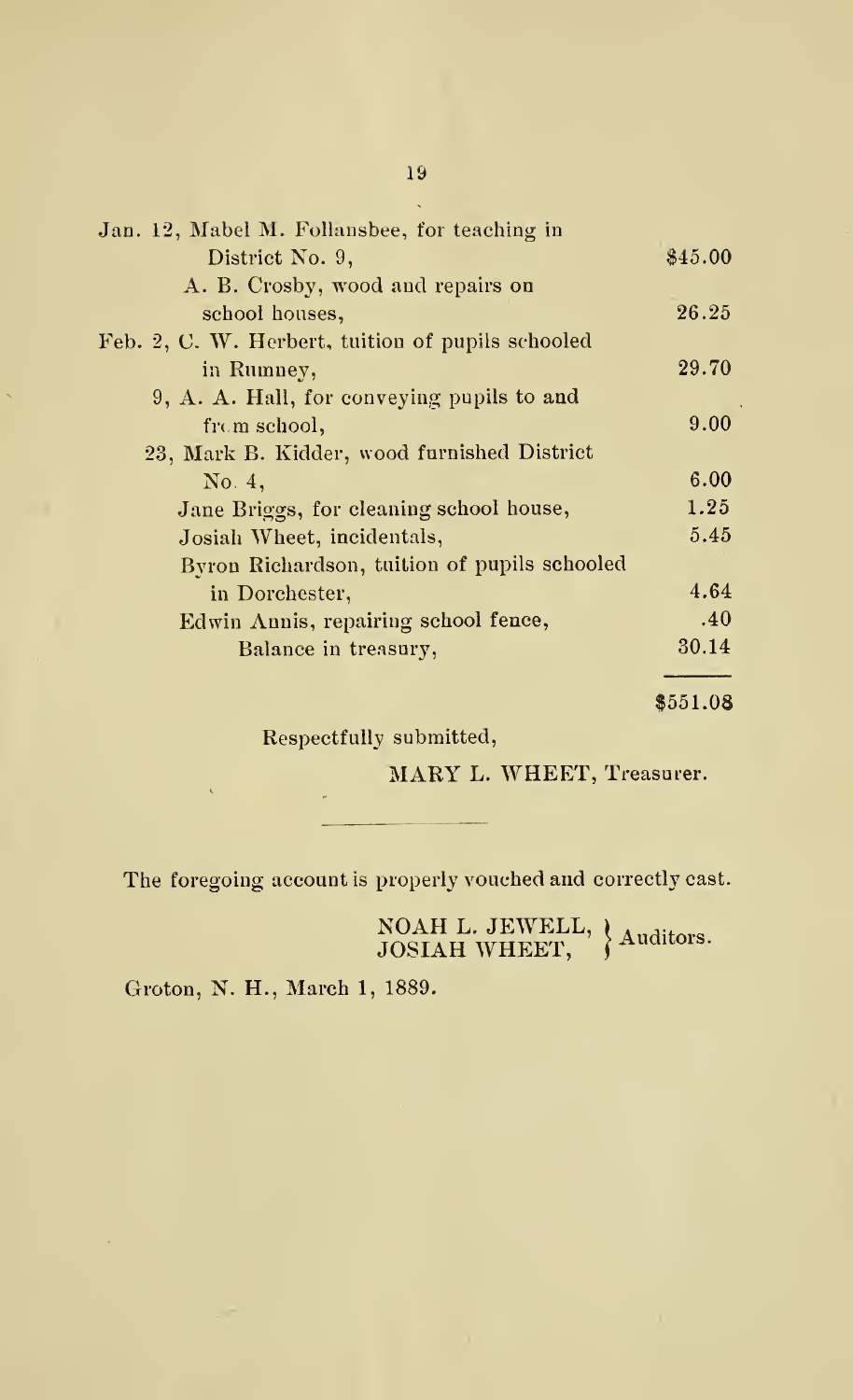| including board.<br>Wages per month            | 88888888<br>มีมีการณ์<br>มีมีการณ์<br>\$18.                  |
|------------------------------------------------|--------------------------------------------------------------|
| ers.<br>$C$ itizens and oth-                   | 53220004834                                                  |
| $\cdot$ <sub>4</sub> , dng<br>Vo. of visits by | $0.000 - 0.00000$                                            |
| sent.<br>рате погрееп ар-<br>odw »liquq to .oV | 5022127240                                                   |
| tendance.<br>Average daily at-                 | <u>စ သ္ထားမွ မွ တွေ့ ထားထား တာ အ</u>                         |
| No. of scholars.                               | 9 程 1 9 9 2 7 1 2 3 9 2 9 2                                  |
| No. of weeks.                                  | adanarana)                                                   |
| eachers                                        | emnie C. And<br>ucie E. Reed<br>ø<br>$\mathbf{F}$<br>Sadie ' |
| .loodos to arisT                               | $-2 - 2 - 3 - 3 - 3$                                         |
| No. of district.                               | 214458899000                                                 |

STATISTICAL REPORT.

 $\frac{1}{2}$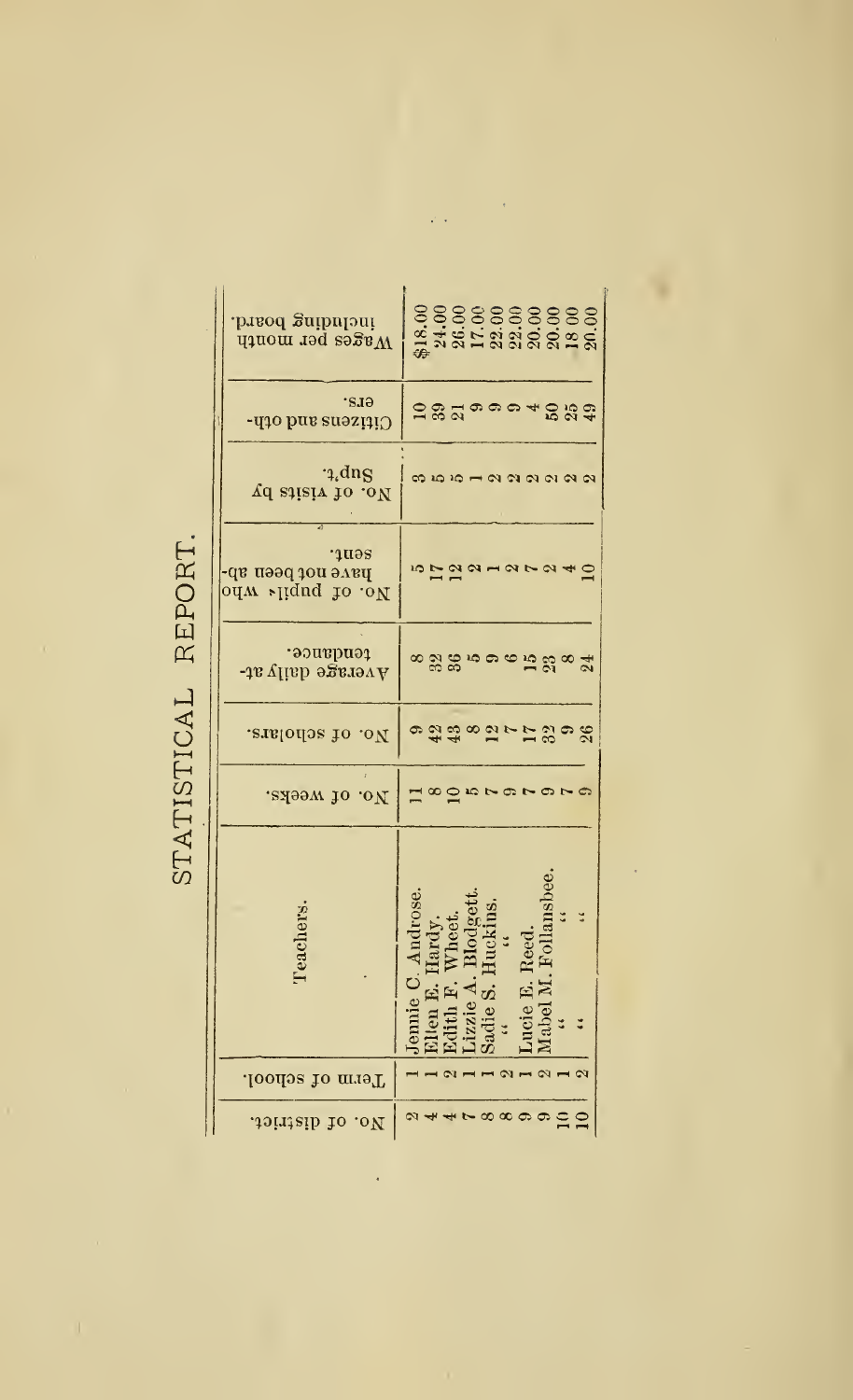